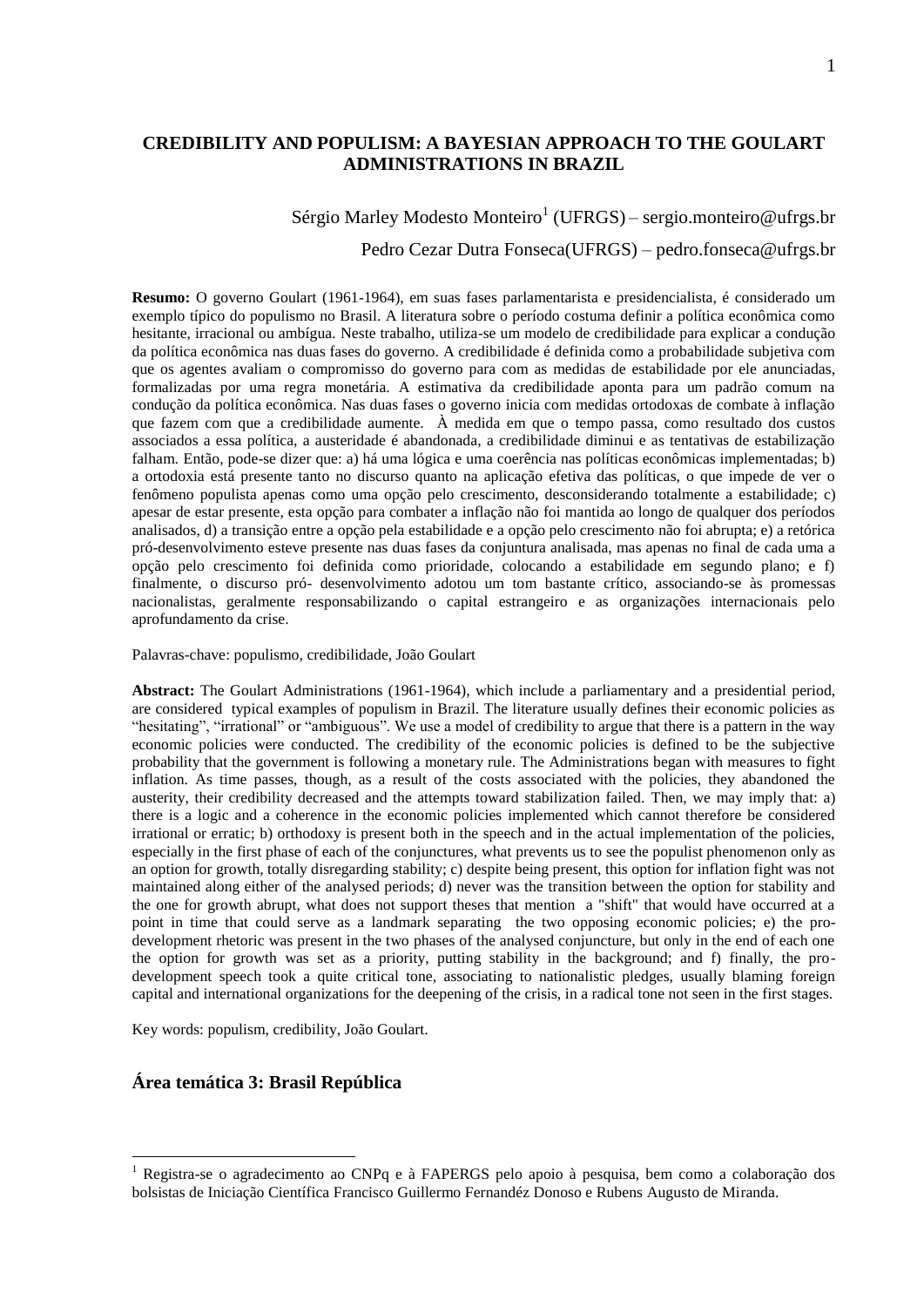### **1. Introduction**

The Goulart Administrations (1961-1964), which include a parliamentary and a presidential period, are usually considered typical examples of populism in Brazil, a phenomenon that is present in several Latin-American countries as of the 1930's. The meaning, the historical motivations and the different manifestations of populism are subjects of intense debate, making a consensus conceptualization difficult, although there are common traits that are widely mentioned by the analysts. But they almost always highlight the phenomena of markedly political nature, as the existence of a charismatic leadership, the direct relationship between this leadership and the people, dismissing intermediary instances, the distributing speech and the symbiosis between demagogical and authoritarian political practices, among others. Dornbusch and Edwards (1991, p.9) define "economic populism" as "an approach to economics that emphasizes growth and income redistribution and deemphasizes the risks of inflation and deficit finance, external constraints, and the reaction of economic agents to aggressive nonmarket policies". While listing the most important characteristics of populism, the authors consider that "Policymakers explicitly reject the conservative paradigm and ignore the existence of any type of constraints on macroeconomic policy" (p.9). The analysis of the economic policies of the Goulart Administrations, however, allows us to detect certain patterns that may help clarify its behavior in this field and to better understand the populist phenomenon in terms of economics. More specifically, we will focus on the strategy to fight inflation and its short-term conflict with the proposals of fast economic growth.

We must recall the conjuncture in which Goulart took office: rising inflation and a trend towards a slowdown in the GDP growth rates, which are accompanied by an aggravated status of the foreign accounts with a deficit in the balance of payments and difficulties to attract foreign capital and to collect domestic savings. From the political standpoint, he had trouble taking office, amid a radicalization mood where part of the military and civil opposition got to the point of proposing the breakup of the constitutional rules. Despite the attempts to broaden the support bases made by the President which at various times used a moderate and conciliatory speech, the economic and political crises deepened and the growing radicalization wound up in a military coup against Goulart.

The disturbed political environment of these Administrations made a great part of the literature consider the economic policies implemented in the period as "hesitating", "irrational" and "ambiguous", involuntarily concluding, from these adjectives, that those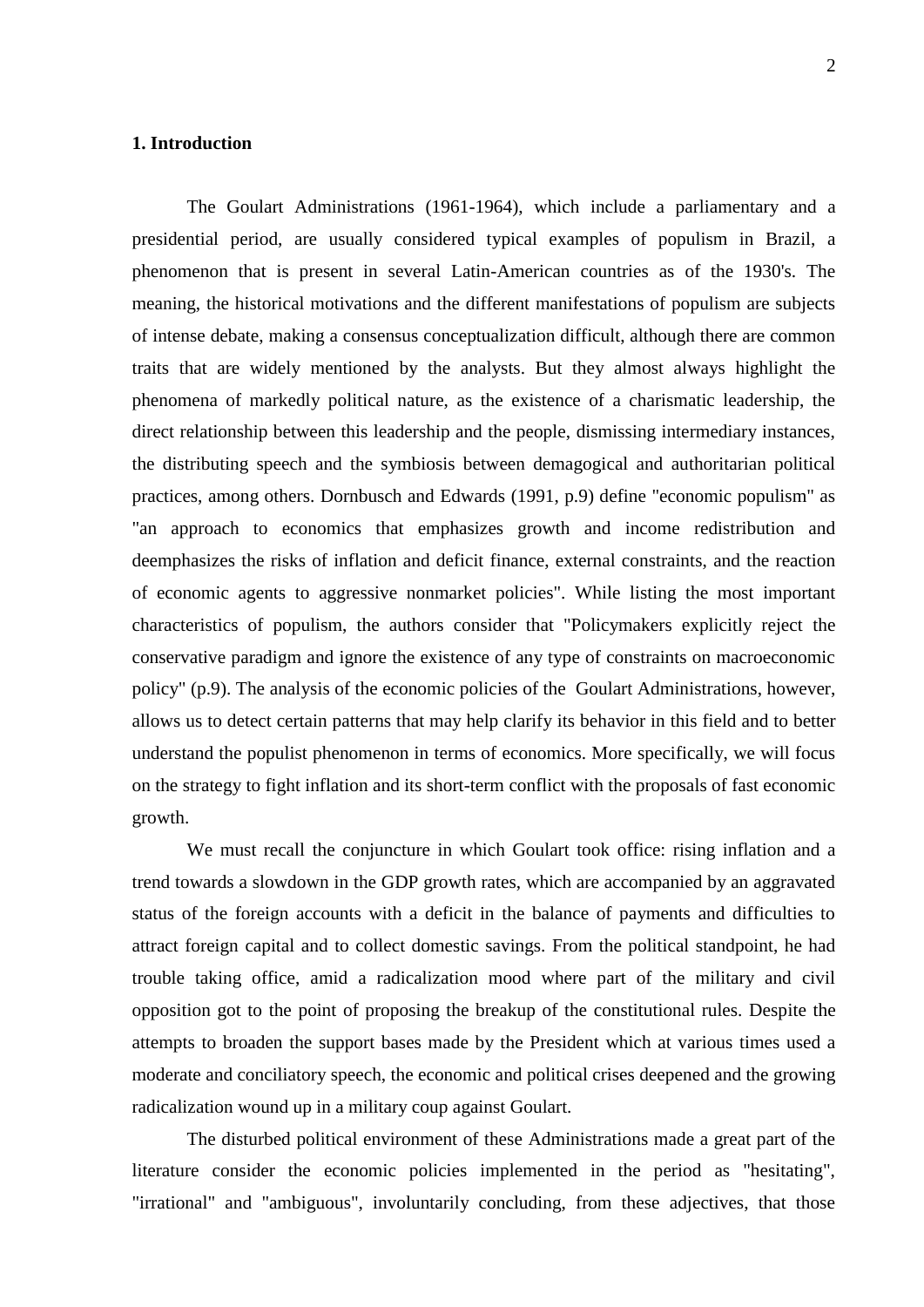policies were completely erratic, having no logic at all. Aiming to prove that it is possible to detect a certain pattern of regularity in the economic policy, mainly in regard to the dilemma of inflation versus growth, we will focus on the Goulart Administrations which will be divided into two periods: parliamentary and presidential years.

This paper is divided in five sections includind this introduction. Section two develops a theoretical-conceptual framework based in credibility models to deal with the populist pattern of economic policy. Section three describes the economic policy of the Goulart Administrations in the parliamentary and in the presidential periods. In section four we estimate a model of credibility for the period using a Bayesian approach. In the last section we summarize our conclusions.

### **2. The Populist pattern of economic policy**

#### 2.1 Economic policy and credibility

<u>.</u>

The empirically observed regularity pattern in the handling of the economic policies in the two conjunctures comprising the Goulart Administrations can be put in a model that shows its internal logic. We do not attempt to test whether or not these were populist Administrations. On the contrary, this statement was taken from the specialized literature, mainly from the political science. Assuming it is adequate, the proper methodological procedure regards the question whether there was in fact an economic policy pattern - that we might call "populist" - in the before mentioned historical periods, looking for empirical evidence to help us understand how this phenomenon manifested itself in this area.

Resorting to the literature on economic policy we see, as Persson and Tabellini (1995) state, that the traditional approach of choices of the once-and-for-all type has given way to approaches that describe the handling of economic policy as the result of a strategic interaction between the government – as the one responsible for the economic policy measures – and the private sector. In this sense, a game theoretical approach helps to demonstrate the repetitive pattern seen in the two Administrations as the result of a balance in the framework of the so-called "political games". $2$ 

<sup>&</sup>lt;sup>2</sup> We assume that the economic policy decisions are the result of a problem of strategic rational choice that involves the government and the private sector, each trying to maximize a certain objective-function, subject to certain constraints.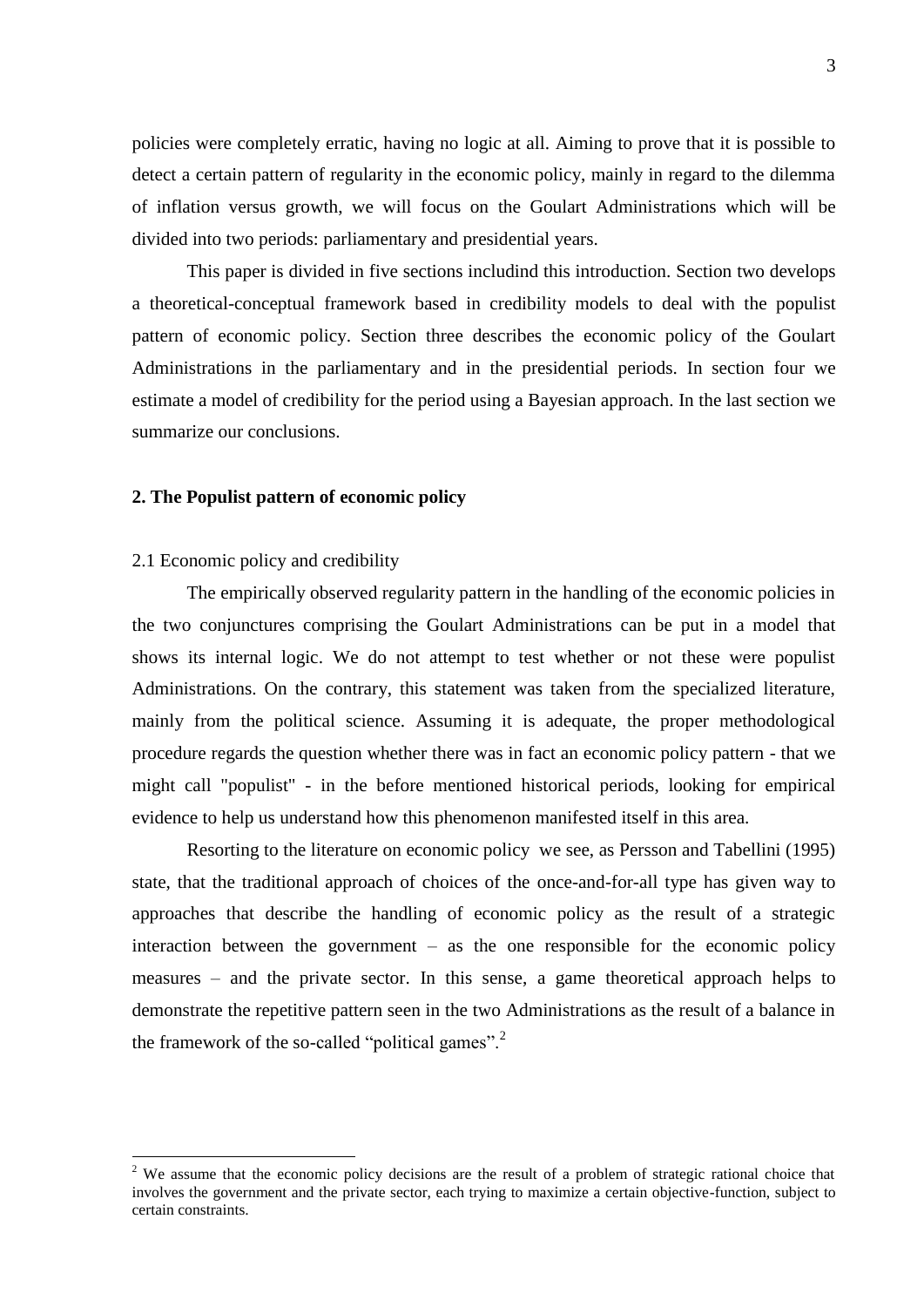Following Barro (1986) let  $z_t$  be the cost function of the government, which depends on current inflation  $\pi_t$  and the surprise inflation ( $\pi_t$  -  $\pi_t^e$ ), where  $\pi_t^e$  is the inflation expected by the public.

$$
z_t(\pi_t, \pi_t - \pi_t^e) = (a/2) \pi_t^2 - b(\pi_t - \pi_t^e) \qquad (1)
$$

The coefficients *a* and *b* are positive, which means that the costs increase with current inflation  $\pi_t$  and decrease with surprise inflation  $(\pi_t \cdot \pi_t^e)$ . The surprise inflation is useful to the government as non-anticipated monetary expansions may lead to the increase in economic activity, lowering the unemployment rate, what is coherent with the definition of populism. This result can be obtained if we assume the existence of a Phillips' curve in the economy in such a way that the government can explore a trade-off between inflation and unemployment.

The government attempts to minimize the expected current value of the costs, given by:

$$
E[z_t + z_{t+1}/(1+r) + ... + z_T/(1+r)^{T-t}],
$$

where  $r > 0$  is the discount rate in time, which is exogenous and constant, and T is the final period.

In determining equilibrium, Barro assumes two situations for the government's behavior. In the first one, the government is committed to an inflation goal, so that  $\pi_t^e = \pi_t$ and the level of inflation that minimizes costs is  $\pi_t = 0$  in all periods. The government's cost in each period is  $z(0,0) = 0$ . In the second situation, the government acts discretionarily, taking the public"s present and future inflation expectation as given. In this case there will be a value of inflation rate in *t* that minimizes the cost, given by:

$$
\pi_t^m = b/a. \qquad (2)
$$

The public, trying not to be misled, also solves the government's minimization problem and chooses  $\pi_i^e = \pi_i^m = b/a$ . Therefore, Nash's equilibrium for the model forecasts surprise inflation equal to zero. The cost for the government is:

$$
z_t = z^m = z(\pi_b, 0) = (1/2) b^2/a > 0.
$$
 (3)

We can see there is a higher cost in discretionary policy compared with what would be obtained under the commitment to an inflation goal by the government.

In the next stage of the analysis the uncertainty of the public as to the type of Administration it is facing, out of two possible types, is introduced in the model. Type 1 is strong, committed to the non-inflationary goal. Type 2 is weak, with no capacity to take over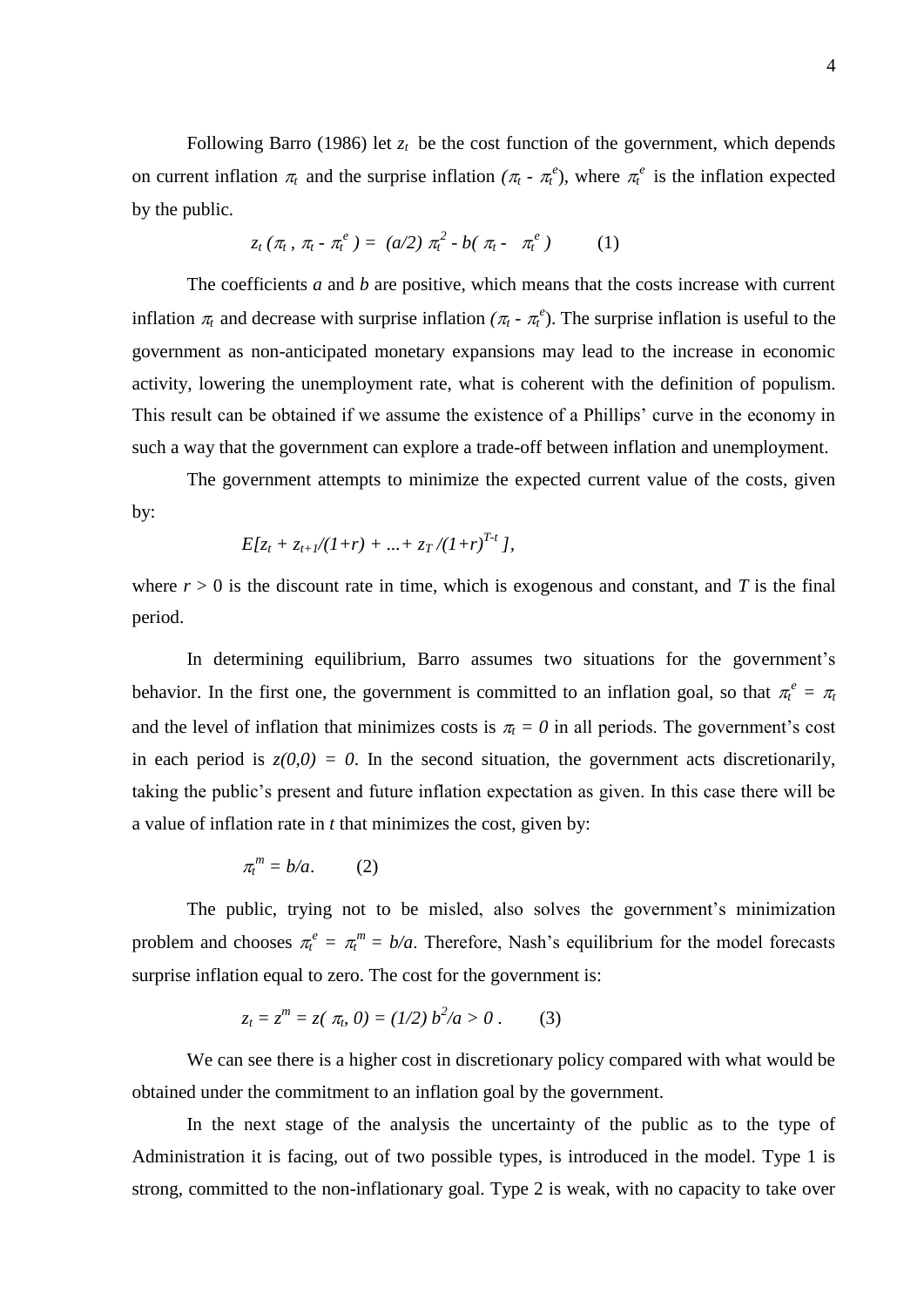such commitment and only tries to minimize the expected current value of the costs. The government knows what its type is, but the public does not know what type of government it is dealing with and tries to identify it based on its moves, in a process of learning by experience. The fact that the public does not know the type of government it is dealing with results in the possibility that the weak government may manipulate its reputation, pretending to be strong when it chooses  $\pi_t = 0$ . By doing so, it tries to reduce the public's inflation expectation, minimizing its costs. The period the Administration is in office is finite, lasting from *0* to *T*. In the final period *T*, of common knowledge, the weak government does not have any more incentive to pretend being strong and chooses  $\pi_t = \pi^m = b/a$ .

According to Barro, let  $p_t$  be the probability of a weak government to choose  $\pi_t = 0$ , under the condition that the choice in the previous periods had been non-inflationary, let  $\alpha_t$  be the public's subjective probability in *t* that the government is of the strong type, being  $\alpha_0$  of common knowledge, and let  $p_t^p$  be the perception the public holds of  $p_t$ . If the result in *t* is  $\pi_t$  $= 0$ , there are two possibilities: either the government is of the strong type (with probability  $\alpha_t$ ), or it is of the weak type (with probability  $I - \alpha_t$ ) and is pretending (with probability  $p_t$ ). The result  $\pi_t = \pi_t^m$  will show up in case the government is of the weak type (probability  $I \cdot \alpha_t$ ) and is not trying to pretend (probability  $I - p_t$ ). Then, the expected inflation in t is given by:

$$
\pi_t^e = \pi_t^m \left(1 - \alpha_t\right) \left(1 - p_t^p\right), \tag{4}
$$

which is the best forecast for  $\pi$ , given  $\alpha$  e  $p_t^p$ . If the public observes  $\pi$  = 0, it reviews its convictions regarding the government's reputation in the next period. The review is made according to Bayes' rule. If the public observes  $\pi_t = 0$ , the government's reputation improves in the next period.

Under such conditions, Barro identifies two equilibrium intervals. In the first interval - *(0,*  $\tau$  *- 1)* – the weak government mimics the strong government by choosing  $\pi_t = 0$ , trying to reduce the public's expectation of inflation to profit from the surprise inflation in the future. In this interval, there is no information gathering about the type of government because the public knows that both types can choose  $\pi_t = 0$  and  $\alpha_t$  remains constant.

In the second interval -  $(\tau, T - I)$  -, the weak government randomizes, choosing  $\pi_t = 0$ with probability  $p_t$ , and  $\pi_t = b/a$  with probability  $1 - p_t$ . In this interval,  $\alpha_t$  is updated according to Bayes' rule. If the government chooses  $\pi_t = 0$ ,  $\alpha_{t+1}$ , is increasing and  $p_t$  is decreasing. The intuition behind this result is that, as the Administration approaches its end,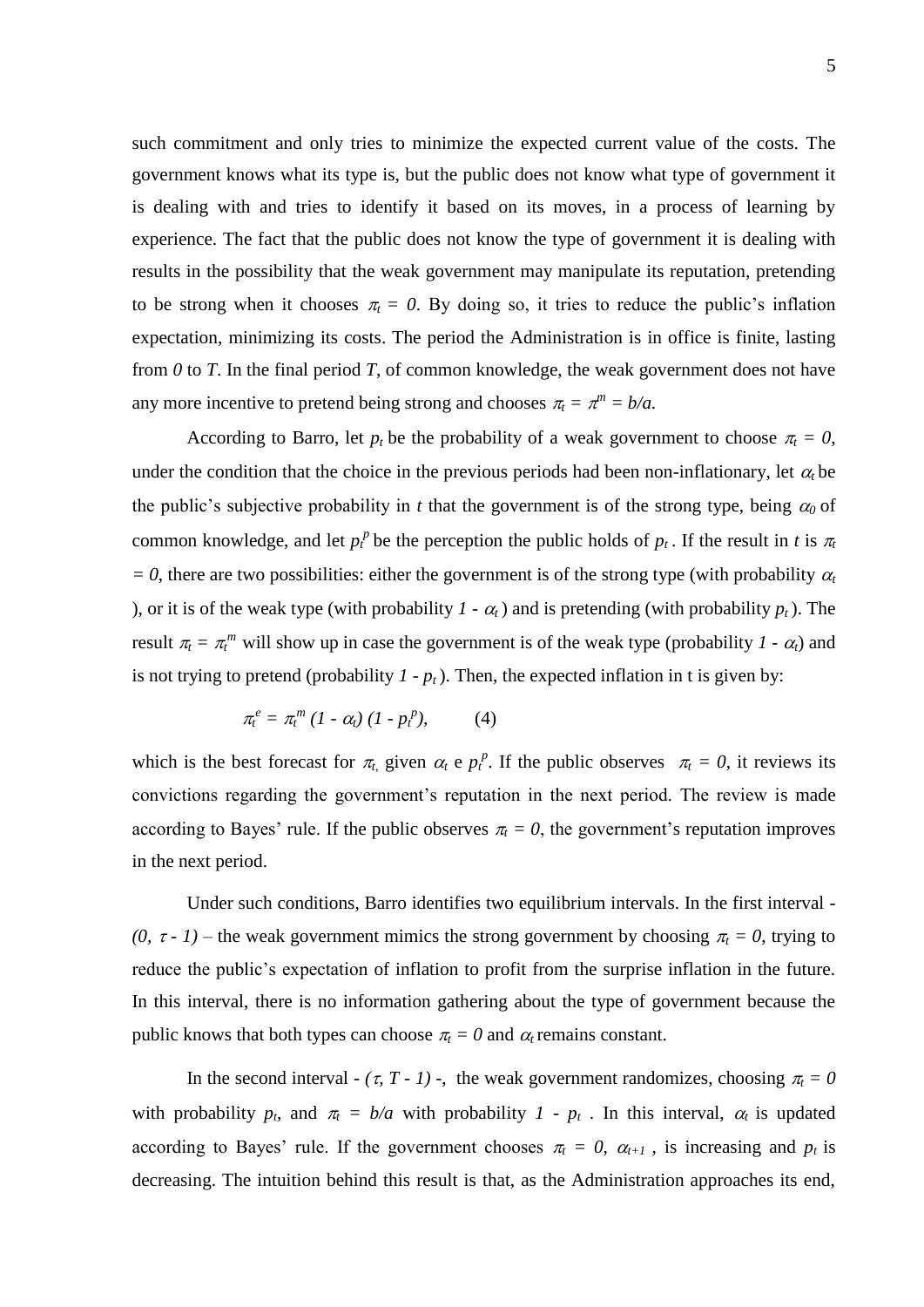6

the gain obtained by a low inflation only offsets the advantage of inflating today, what makes inflate versus non-inflate irrelevant.

The major results of the model can be summarized by the analysis of the equilibrium trajectories of  $\alpha_t$  e  $p_t$ . In the first interval,  $(0, \tau -1)$ , the probability that the weak government chooses not to inflate is 100% ( $p_t = 1$ ), the subjective probability that the public associates with the possibility of being dealing with a strong government is constant  $(a_t = a_0)$  and the expected inflation is low ( $\pi_t^e = \pi_t = 0$ ). The range of this interval depends on the final period (*T*), the initial public subjective probability ( $\alpha_0$ ) and the time discount rate (*r*), parameters that are of common knowledge. In  $\tau$ , there is a slight decline in  $p_t$ , but  $\alpha_t$  remains equal. From  $\tau+1$ ,  $p_t$  decreases and  $\alpha_t$  increases. Along all the trajectory, while the public observes low inflation, the expected inflation  $\pi_t^e$  is constant. This happens because, although the low inflation improves the government's reputation ( $\alpha_{t+1} > \alpha_t$ ), the fall in  $p_t$  offsets the effect that might occur over the expectation of inflation by the public, making any attempt to reduce inflationary expectations through the reputation mechanism vain. In time *T*, the value of  $p_t$  is zero, because the government has no more incentive to pretend being strong. We observe that the maintenance of a low inflation by a strong government, in front of a constant  $\pi_t^e$  will end up in economic recession. Barro"s model describes, in general terms, the handling of the economic policy in the Goulart Administrations, as will be seen next.

### 2.2. Measuring the credibility

Despite being one of the main lines of research in macroeconomic theory lately, the empirical knowledge on credibility is still subject to many limitations. Blackburn and Christensen (1989, p.36) show some of the problems that occur regarding the notion of credibility. At first they mention the necessity to use proxy variables to measure credibility once we are dealing with expectations, an intangible concept by nature. By adopting such a procedure, the reliability of results is subject to the correct choice of the proxy variable. Another problem mentioned by the authors is inspired by the well-known critique by Lucas (1976) of the assumption of stability of parameters in econometric models and is relative to the structural changes that may result from modifications in the economic policy. As credibility has its path changed along the time, it becomes difficult to obtain a set of data that permits to describe it properly. Finally, the authors point out the analytical simplicity of the known credibility models as another obstacle to the empirical knowledge. They argue that the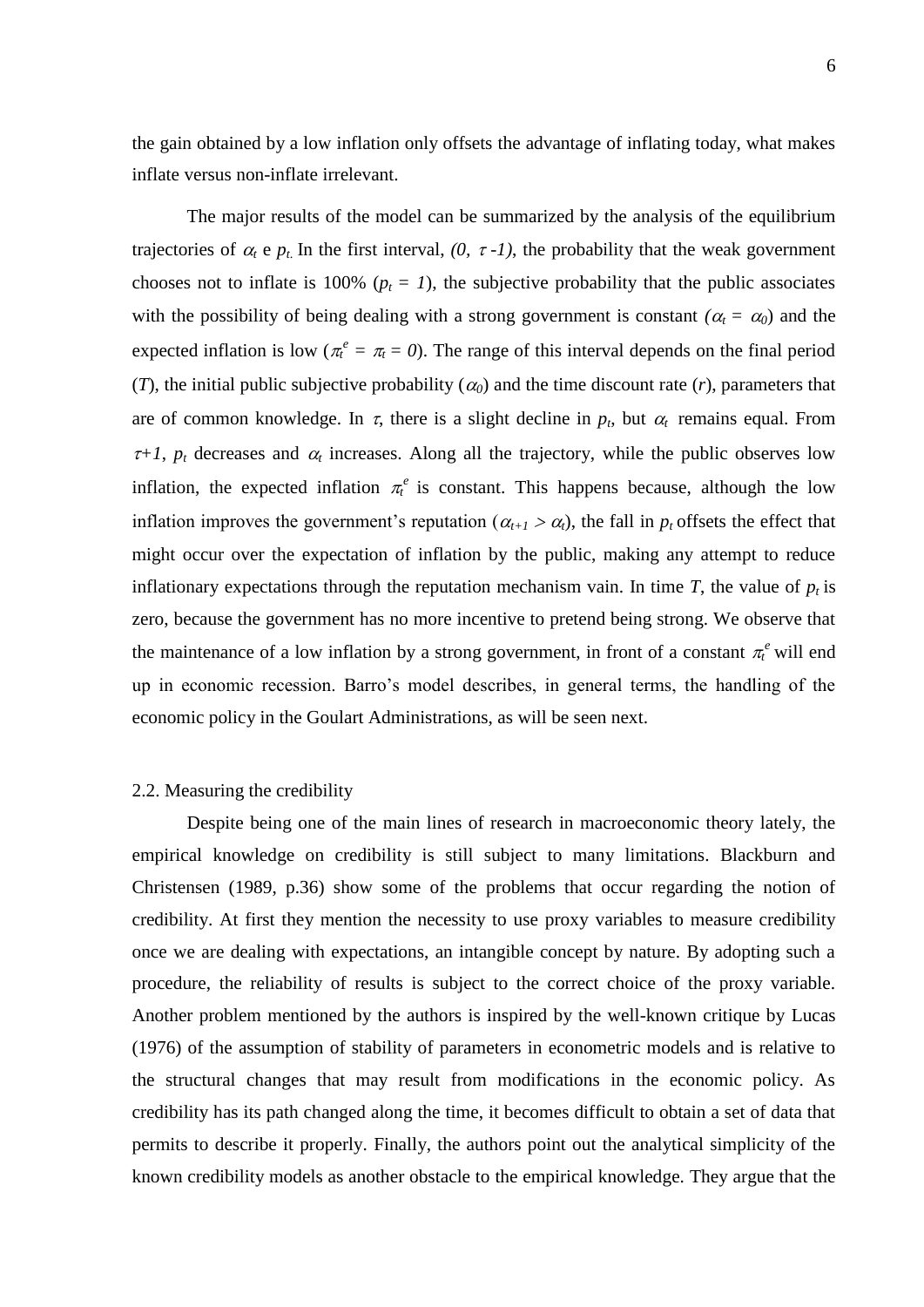theoretical constructs are excessively schematic and centered around few economic variables that are not always adequate to be tested.

The difficulties to deal in practice with the concept of credibility can be observed in the empirical studies done so far. Agénor and Taylor (1993), before presenting an approach to measure the credibility of economic policy and its effects, offer a very useful review to summarize the commonly used procedures. Most of the studies adopt the prediction and error method (for example, Christensen, 1987a; Kremers, 1990) that consists in initially estimating a model of inflation (a Phillips curve, for example) in a period before the implementation of the stabilization measures, and later using this model to predict the inflation of the postprogram period. If the predicted inflation is higher than the actual inflation, the errors in the predictions are seen as evidence that there was a gain in credibility. Blackburn and Christensen (1989) mention two limitations to this kind of procedure. First, the changes in the expectations of inflation take some time to adjust to the announcement of regime change, which can make the data used in this type of estimate unable to identify them. Second, a problem of inadequacy of the model may occur. The errors might reflect any variable that had not been included in the estimate, and to assume that they necessarily refer to credibility is, at the very least, a heroic assumption.

An alternative to bypass this problem is to include a proxy variable of credibility explicitly in the model (see, for example, Christensen, 1987b; Croushore and Koot, 1991). Agénor and Taylor (1993), highlighting the critique by Blackburn and Christensen (1989) of this procedure, remind us that the definition of the proxy variable involves some degree of arbitrariness and does not guarantee the capacity to capture the effects associated with changes in credibility. In spite of that, they too propose the use of a proxy variable to measure expectations, as they consider it less vulnerable to the limitations of the other procedures. Considering that the difference between official and black market exchange rate is very sensitive to the expectation of the agents in relation to the governmental policies, the authors consider that it might be used to describe the behavior of credibility. The process supposes the split of the difference into two components: one would reflect the "foundations" of the economy and the other would be the basis of the measure of credibility. Variations in the difference therefore would be the result of changes in the "foundations" and in the credibility of the economic policies. The coefficient of the autoregressive component varies in accordance with the credibility.

The application of the regression technique with vaying parameters to assess credibility fits the characteristic of variation along the time of the expectations of the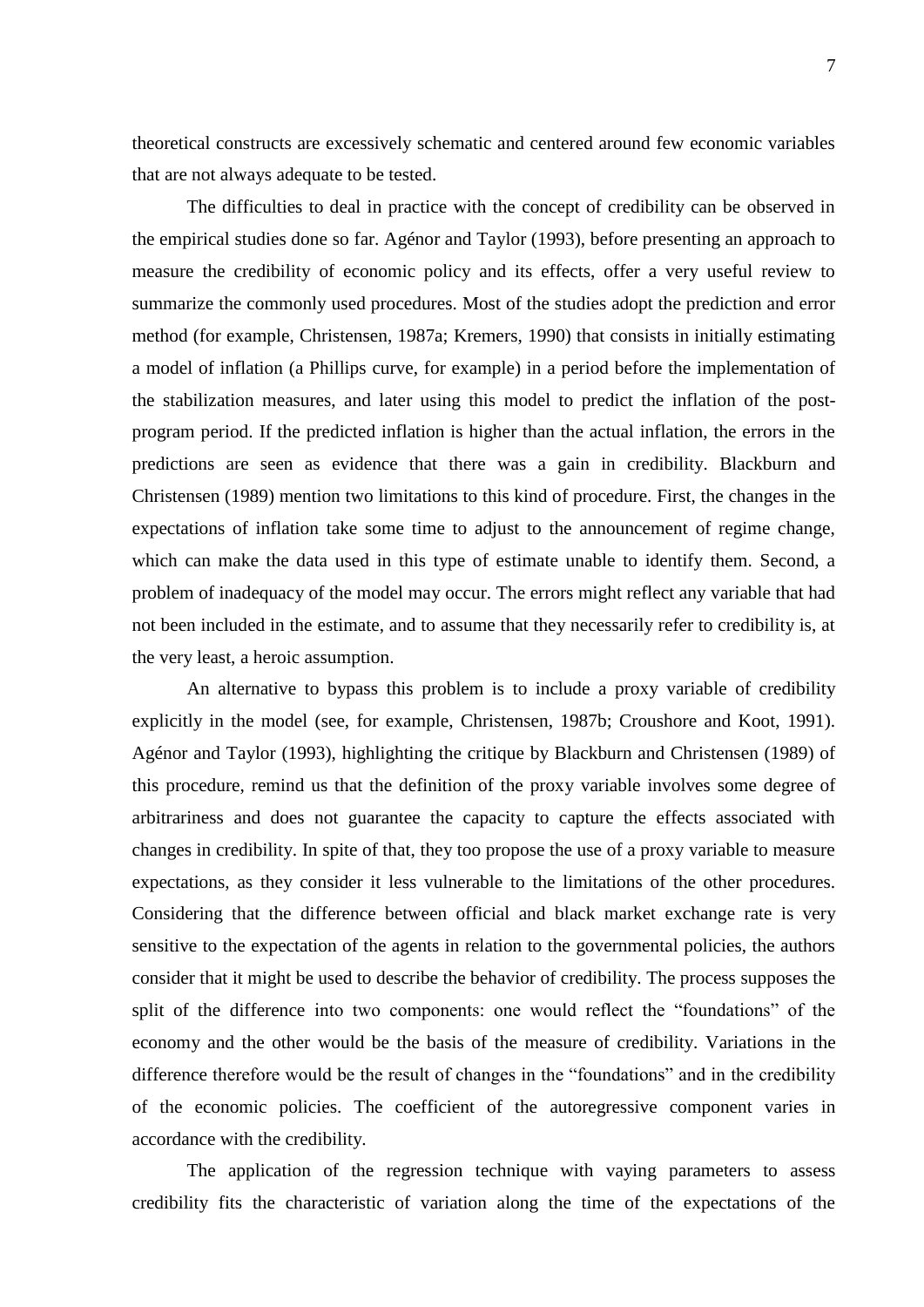economic agents. Following this line of thought, Mankiw et al. (1987) assessed the effect of the creation of the Federal Reserve System in 1914 on the expectations. The study investigated whether there was a change in perception of the agents about the environment they operated in, since the system started to function. By examining the relations between short and long term interest rates, under the assumption that the long term rate incorporates the expectation of the future short term rate, Mankiw et al. tried to identify the existence of change in the stochastic process that generates the short term rate, which would lead to the alteration of this relation. The model of vaying parameters was used to determine the most likely date of the change. The authors believe that from the results it is possible to infer that there was an adjustment of the expectations to the new economic policy regime, shaped by the creation of the Federal Reserve System. Although stronger, this technique also uses a proxy variable to represent credibility which is subject to the restraints above mentioned. An extra difficulty in this type of procedure, raised by Agénor and Taylor (1993, p.330), is that approaches that consider a single point of change, as is the case of Mankiw et al.`s, are useful to examine changes in trustworthy and permanent regimes within the period under consideration, but they are less valuable when the credibility is short-lived and may present more than one point of inflection .

So far, the above mentioned procedures all use the sample theory of the classical statistics. Another line of procedures attempts to be more loyal to the true spirit of the credibility models by adopting an explicitly Bayesian approach to assess the expectations of the economic agents regarding the government's commitment to stability. As Baxter (1985, p.348) states: "This problem has a natural Bayesian interpretation as it involves the principle of "inverse probability", where the data are taken as given and the problem is to try to infer what random process generated them".

The method developed by Baxter (1985) defines credibility as the subjective probability with which the agents assess the government's commitment to the measures of stability proclaimed, making it a function of the adopted economic policies' parameters. In order to have credibility, a program must be feasible to satisfy two conditions which highlight the interaction between the fiscal and monetary sides of the economy: first, the rate of expansion of the money supply must be reduced as was announced; second, the deficit financing must not imply an explosive trajectory of the public debt stock. It is assumed in the model that the set of all the possible governmental policies can be divided in two sub-sets, one containing the policies that favor stability, and another containing policies that do not lead to this goal. It is up to the economic agents to associate a certain probability to the regime of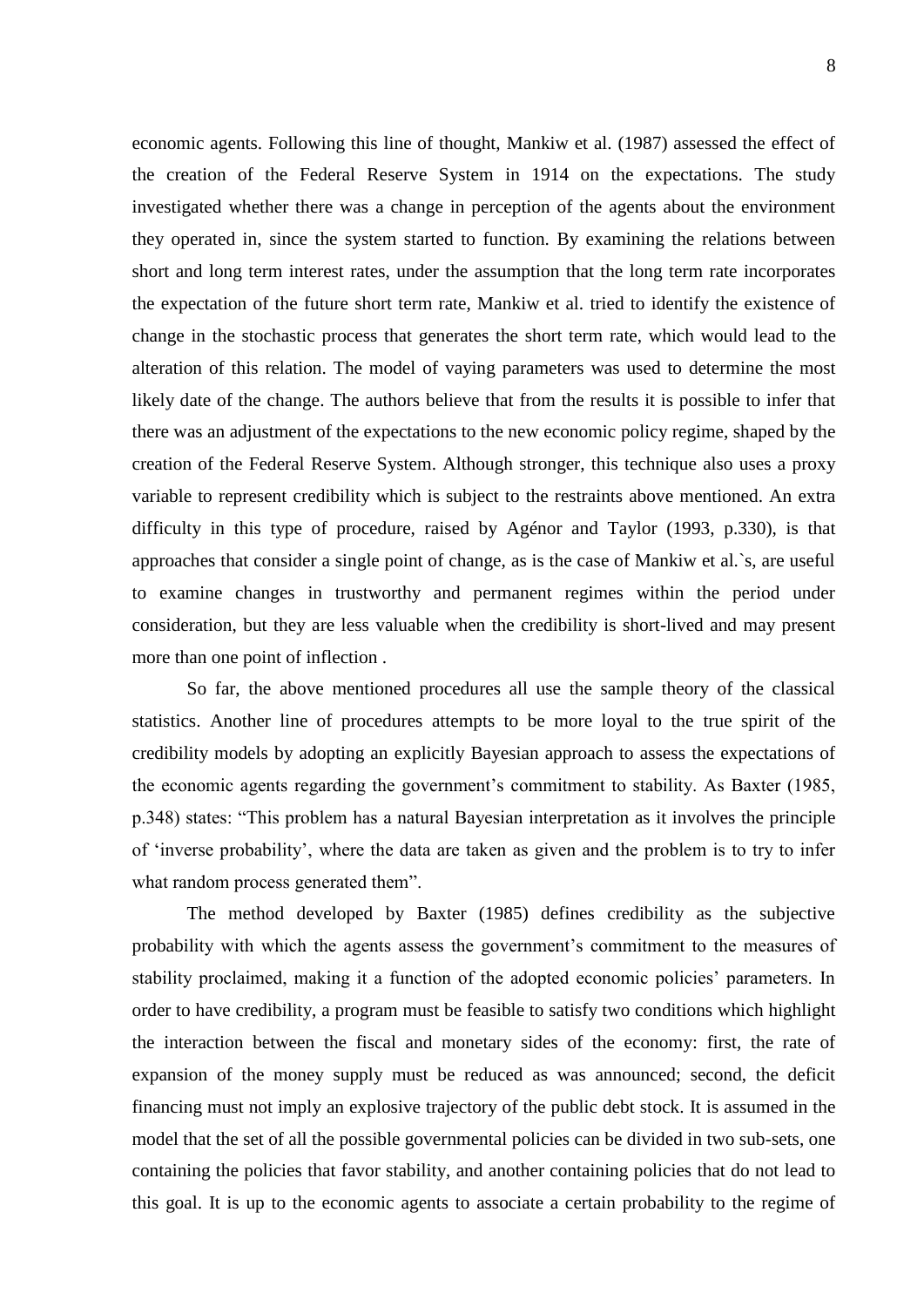economic policy at hand, in regard to belonging or not to the set that aims at stability. Based on that, they can estimate the parameters of the rules of the governmental policy and then predict the future values of the variables. The more observations are aggregated to the initial stock of information, the more the agents know the real parameters. In this process of learning by experience, the calculation of the probability that the rules of the governmental policy belong to the set of measures that lead to stability is made using the Bayes' rule and it is updated with every available new piece of information.

The measure of credibility proposed by Baxter, for adopting the Bayes`rule as a way to update the confidence of the economic agents on the commitment of the government to stabilization, is more adjacent to the concept of credibility of the models described in the previous section. Thus it will be used to estimate the credibility of the economic policy during the Goulart Administrations.

## **3. The Goulart Administrations**

After Vargas' suicide in August 1954, succeed the Café Filho (08/1954 to 11/1955) and the Juscelino Kubitschek (01/1956 to 01/1961) Administrations. The latter, although recording high growth rates and giving the country an integrated and diversified industrial structure with the Plan of Goals, left to its successor, the Jânio Quadros Administration (01/1961 to 08/1961), serious domestic and foreign disequilibrium. Eight months after taking office, Quadros resigned from the presidency and put the country in one of the most serious institutional crisis of its history. The Armed Forces resisted the idea of João Goulart, the vicepresident, taking office. Congress, in its turn, did not accept the military's veto. The conflict was bypassed with the adoption of the parliamentary system on September 2, 1961. Goulart was supposed to remain in office until January 31, 1966 and before this date there would be a referendum to confirm or not the new regime.

In this disturbed political environment on September 7, 1961 João Goulart took office as president. On the next day, Tancredo Neves, a member of PSD (Social Democratic Party), the majority party in Congress, was nominated Prime Minister. By the end of 1962, Congress set the date of January 6, 1963 for the referendum that would define the political regime to be adopted. On this day, the voters decided, by a large margin, in favor of the return of the presidential system.

The legacy Goulart inherited was not much different from the one President Vargas did ten years before. The foreign sector was the only one where the new Administration did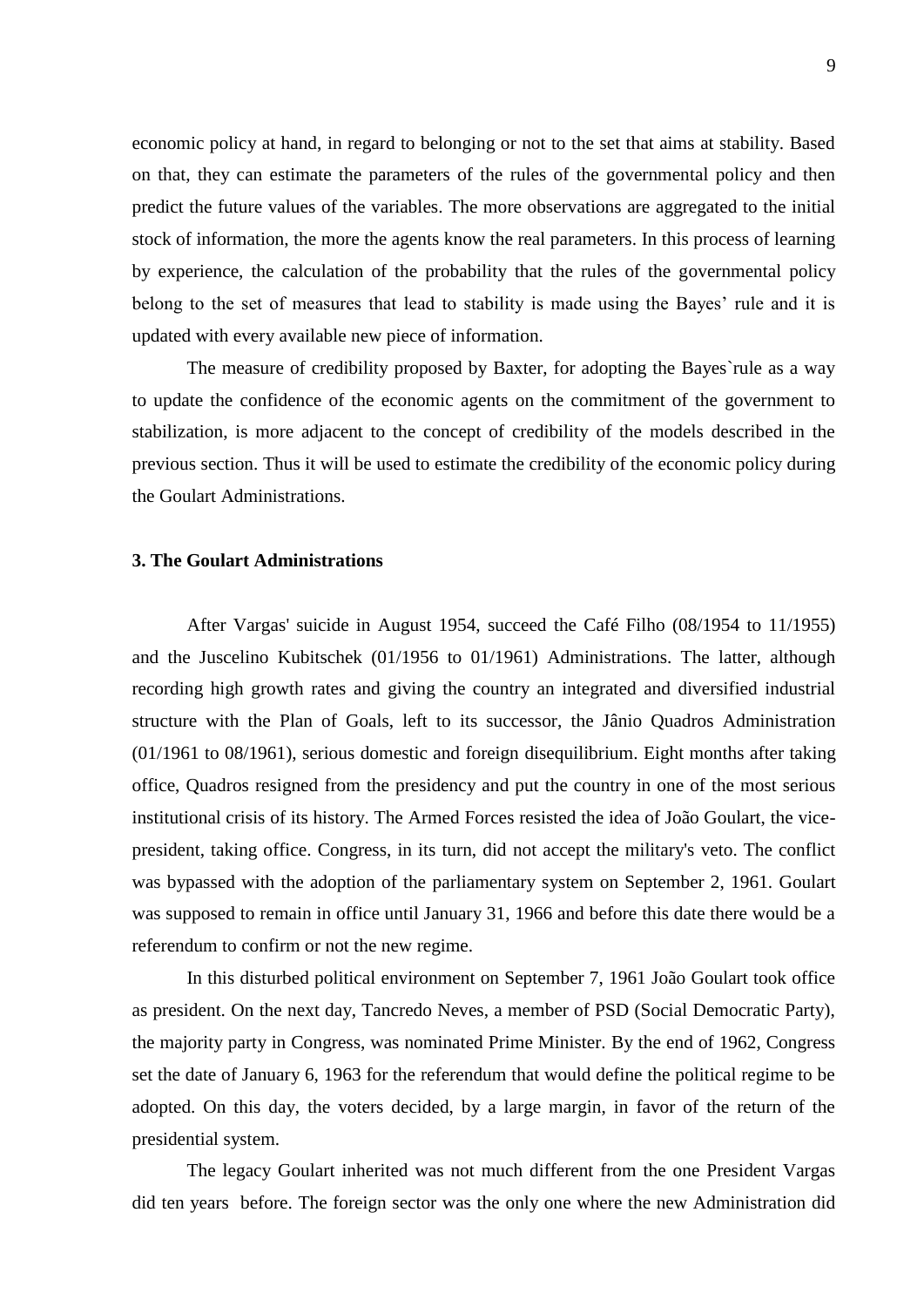not have immediate problems to solve, thanks to the foreign agreements made by the Quadros Administration. Inflation, calculated by the IGP-DI had reached 30.5% in 1960 and was again the main problem to be faced. Once more, the guiding of the economic policy would need to be split between trying to avoid a rise in inflation and at the same time keeping economic growth. Table 1 demonstrates that what happened was a reduction in the rates of economic growth, an acceleration in inflation and a deterioration in the balance of payments, especially between 1961 and 1963.

Overall the interpretations for the loss of dynamism in the economy either highlight the structural character of the crisis (Furtado, 1968; Tavares and Serra, 1972; Ianni, 1986) in a longer-term view, or mention the conjunctural aspects (Leff, 1977; Wells, 1977) often linking them to the existing political instability scenario. In general terms, the economic policy is described as indefinite or incoherent. Criticizing CEPAL's structuralism, Simonsen (1969, p. 67-68), for instance, says: "Another example, one more specific for Brazil, concerns the decline in the growth rate of the real output between 1962 and 1967. In the view of orthodoxy this was a reflection of the disequilibrium inherited from the 1950's, of the irrationality of the economic policy between August 1961 and March 1964, and of the further efforts for monetary stabilization". For Baer (1996, p. 87): "the tumultuous years that followed the resignation in the end of August 1961, until the overthrow of the next government in April 1964 were destitute of any consistent path in economic policy". On the Goulart Administration, in their analysis of populism in Brazil Castro and Ronci (1991, p.160-161) remark: "The features of Goulart's populism fit nicely into the description of a conventional mishandling of economic tools". A more detailed analysis of the parliamentary and presidential systems during Goulart's term, however, will let us detect a pattern of rationality in the economic policy that is coherent with Barro's model.

#### 3.1 The Parliamentary Period

When it took office in September, 1961, the first parliamentary cabinet was faced with a difficult economic situation, made even deeper by the environment of political instability that followed Quadros' resignation. The effort to build a reputation of strong government began through the nomination of an austere cabinet. In the search for a consensus Administration, the main parties were chosen to be part of the cabinet in a reasonably balanced share of the ministries. In charge of the economy, as expected, a conservative minister. The Finance Ministry was taken by the banker Walter Moreira Salles, of an orthodox profile, responsible for the successful negotiation of the Brazilian foreign debt in the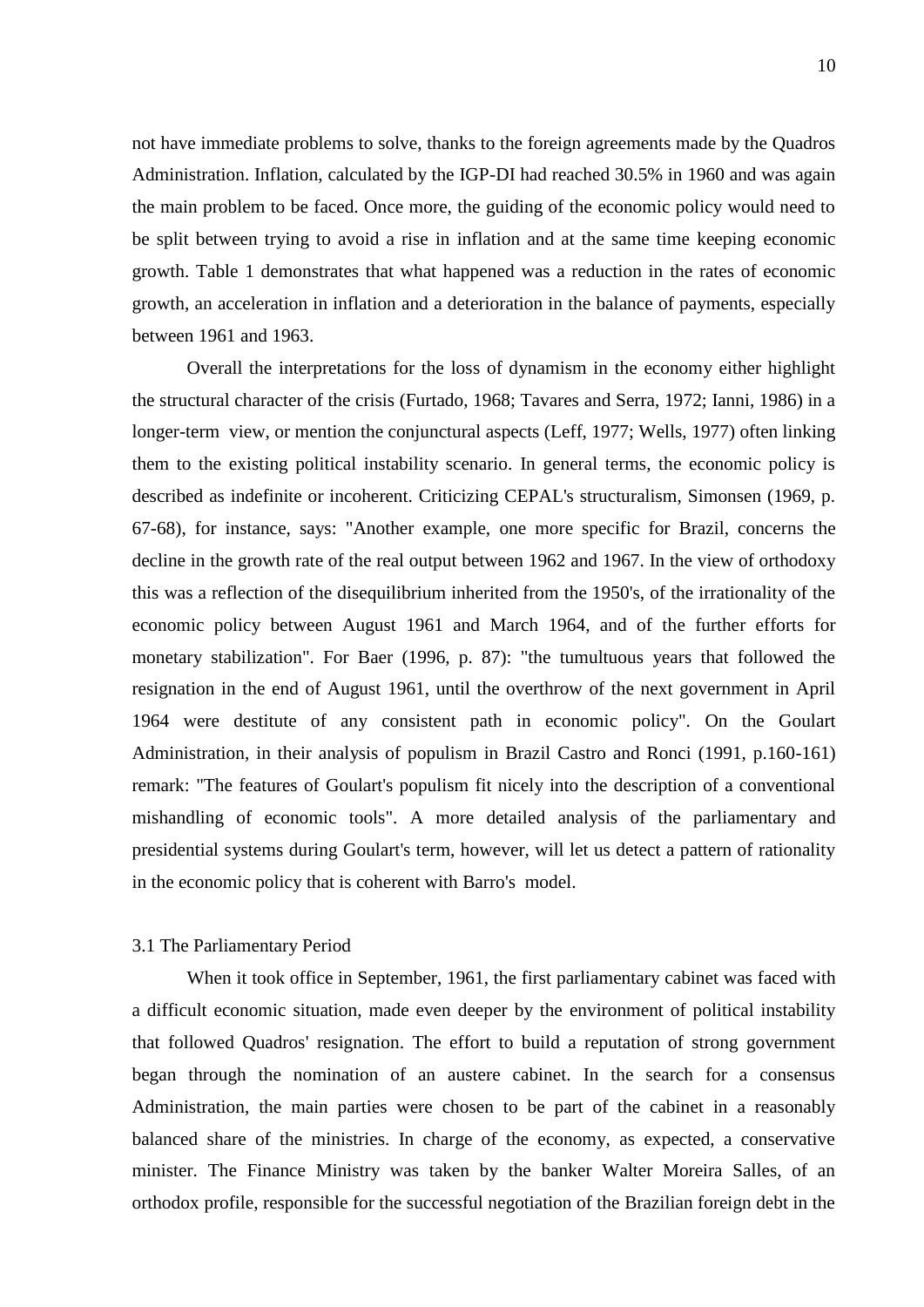United States during the Quadros Administration. Soon after taking office, he emphasized in his speeches the austerity of the economic policy to be undertaken, which would be "carried out through shared decisions of Parliament" (Jornal do Comércio, September 11, 1961, p. 6); he was trying to show a certain distance from the presidential figure, although the power of the president was not just symbolic in the Brazilian parliamentarism, since he was responsible for choosing the prime minister to be submitted for the parliament's approval. It is interesting to mention the case of the Ministry of Mines & Energy. For political reasons, it was given to Gabriel Passos, a member of the nationalistic wing of the UDN (National Democratic Union). However, in order to avoid any worry from the sector's foreign investors in relation to the treatment they would be receiving from then on, the new minister soon made declarations through the press, stating the importance of foreign capital and the role it played in the country's growth. Also worth mentioning is the fact that the Ministry of Labor & Social Security was not given to the PTB (Brazilian Labor Party) - one of the members of the government alliance and for a long time in charge of it - clearly demonstrating that the Administration wanted to avoid any link with the old labor party practice.

In face of the obscure division of power between the president and the prime-minister, the consolidation of the government's credibility went through the recovery of Goulart's image, inside and outside the country. Therein, the early presidential speeches had a moderate tone, undertaking responsibility for democracy, highlighting its opposition to communism, and giving political support to the strictest anti-inflation measures proposed by the cabinet.

The apparent success of Goulart's trip to the United States in April of 1962, materialized in the ratification of the agreements made by the Quadros Administration (although subject to the execution of the stabilization program), served for the consolidation of his political position domestically, especially with the middle-class and the military. In order to stay in power, though, the Administration had to be trusted by the economic agents relatively to its capacity to lead the country towards economic stability. The failure of the first attempt to stabilization by the first parliamentary cabinet, consolidated in the so-called "Emergency Action" in September of 1961 shook the trust in the Administration. The measures that were taken did not have the desired effect and the final months of the year were characterized by fiscal and monetary lack of control. The truth is: the Administration did not possess, in the short-run, tools to deal with the problems inherited from the previous government, hence the decision to concentrate efforts for stabilization on the following year. In January of 1962, Moreira Salles, even facing pressures from the business community opposing a possible tax increase and restrictions imposed by the stabilization program,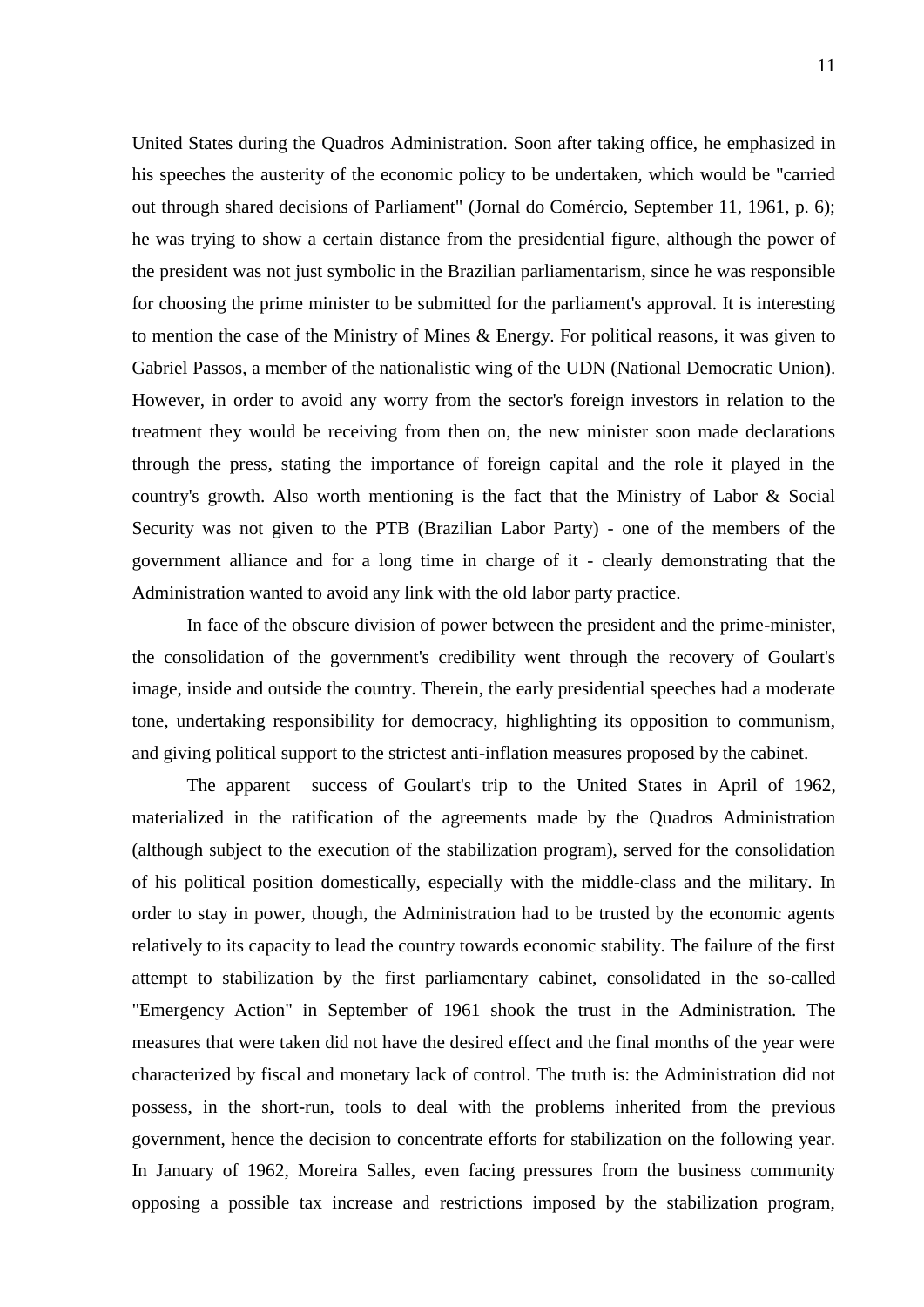stressed that he would not move back and he made a plea for the "noble sacrifice" the conjuncture demanded (Jornal do Comércio, January  $1<sup>st</sup>$ , 1962, p.8).

The new stabilization program, which was introduced in March of 1962, announced goals for a restraint on expenses and for the expansion of money and credit, seeking the equilibrium in that current year. From the expenses side, three measures were proposed: a new plan for a restraint on expenses to be sent to Congress for approval, which would save approximately Cr\$60 billion; a plan for a budget execution that programmed the payment of supplies and services for the January-May 1963 period, in the amount of Cr\$81 billion; and the transfer of Cr\$38 billion in expenses authorizations to future fiscal years, with no set date of liquidation. Therefore, the cash deficit would be reduced to Cr\$150 billion. In an effort to establish non-inflationary sources to finance the deficit, and given the constitutional limitation in respect to tax changes in the same fiscal year, two public loans were calculated in order to cover the difference: a compulsory one in the amount of Cr\$20 billion, as an additional tax on the income tax of juridical and physical persons, and a voluntary one, estimated in Cr\$100 billion on Treasury Bills or Obligations with a safety clause against monetary devaluation. The remaining deficit, Cr\$30 billion, was supposed to be financed by the Bank of Brazil. Besides that, an administrative tax reform was proposed aiming to guide to equilibrium in the following years. The program stated that the measures to control public deficit should be complemented by restrictions to credit expansion on the part of the monetary authorities. The loans from the Bank of Brazil to the private sector could not grow more than Cr\$35 billion along the year (nominal increase of roughly 12.7%) and the loans made via rediscount were limited to Cr\$15 billion. In April, the first month of the program execution, the goals were met. Public deficit stayed within the established limit, the same happening with the credit to the private sector, although, in both cases, dangerously close to the set goals.

Although resulting from a commitment engendered by the traditional "owners" of power, the conditions underlying the implementation of the parliamentary regime - through a constitutional amendment, "worked out in a few hours under the emotional influence of exceptional events" (Brochado da Rocha, *apud* Abreu, 1989, p.200) - and the constant pressure from president João Goulart to regain full powers, first in a covered then in an overt way<sup>3</sup>, made the political instability environment constant along the parliamentary period. The insecurity regarding Goulart's moves to regain power, an his adversaries' to prevent this from

<u>.</u>

<sup>&</sup>lt;sup>3</sup> "For fourteen months, from September 1961 to January 1963, Jango carefully manipulated in order to regain presidential powers". (Skidmore, 1976, p.264)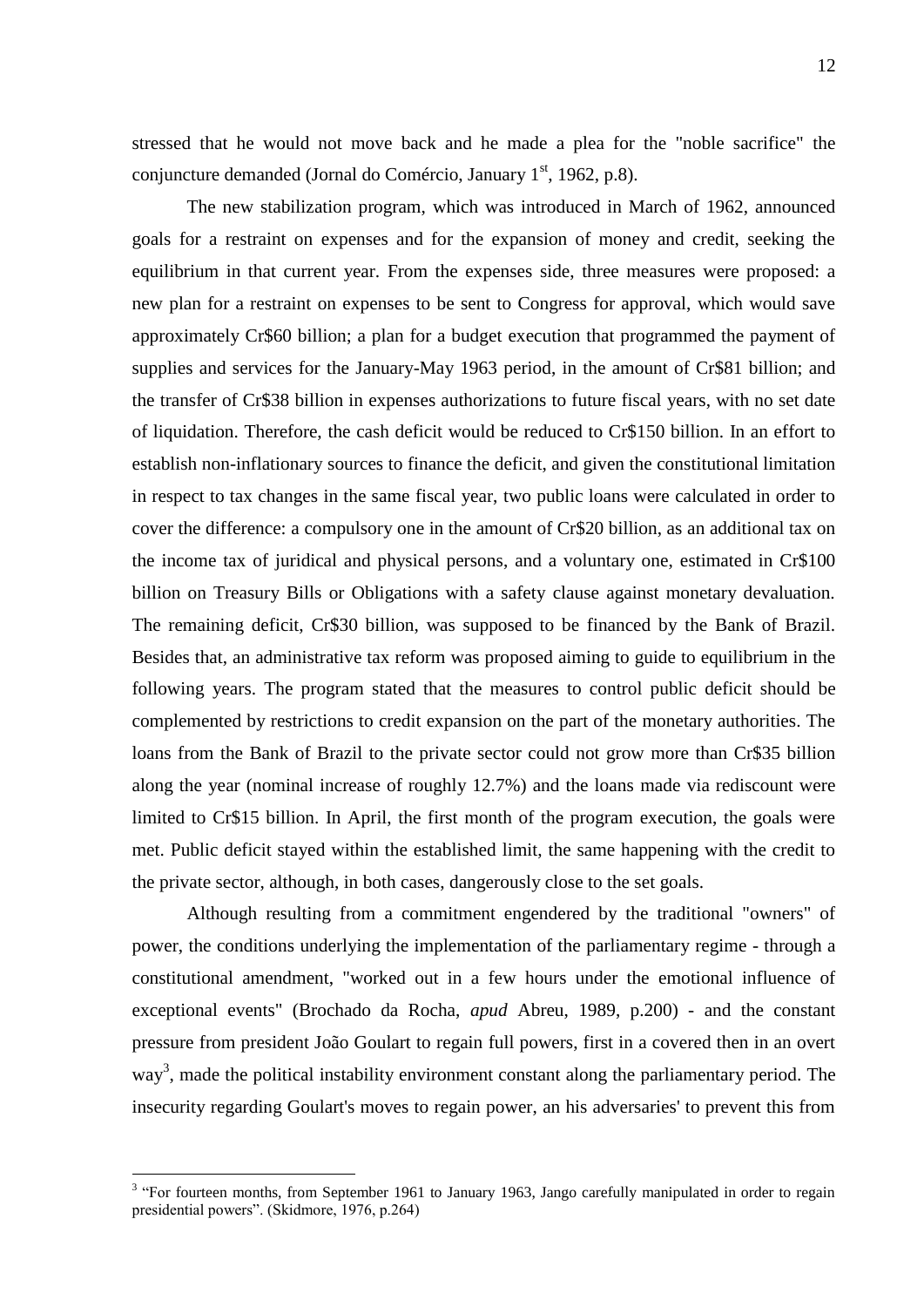happening, only further increased the instability inherent in performing the parliamentary rule, contributing to a clear reduction in the horizon of the economic policymakers.

The proximity of the election to renew the House of Representatives, one-third of the Senate and the governors in half of the states scheduled for October 7 contributed to further confuse the political environment, increasing polarization around the stabilization program and hampering the approval of the necessary but unpopular measures. The members of Congress, including cabinet members, had no interest to associate their names to the approval of laws that could damage their electoral prospects. This is typically a situation where the future is strongly discounted, once the option for stability might cost at least four years of political ostracism. By mid-May, the Legislative had approved only the increase in the percentage of the banks' compulsory deposits. The bills authorizing compulsory and voluntary loans and the salary raise for federal employees went back to the House, after receiving amendments in the Senate<sup>4</sup>. The tax reform bill, sent to Congress in November of 1961, would not be analyzed soon. To make things worse, the degree of political polarization was also exacerbated due to arguments about the base reforms and the remittance of profits, issues that represented the main conflicting political projects at the time.

The randomization of the decisions in economic policy, due to the government's shortening of horizon and the increase in the discount rate along the time and helped by the rise of credibility in the first months (with a consequent reduction in the likelihood that the government would keep looking strong), is very clear in May and can be perceived in the confrontation between the monetary and fiscal policies. From this month on, the deficit quickly increased, distancing itself from the goals established by the program. Oppositely and in parallel, the Administration adopted restrained credit measures, raising the compulsory deposit through SUMOC's Instruction 225 in May 18, 1962. Another aspect that reveals the ambiguous posture of the government since May can be seen in Goulart's behavior. As the popular discontent in relation to the effects of the stabilization program grew, Goulart left the temporizing position he had taken in the beginning of his term, abandoning the emphasis on stability in order to focus on the advocacy of base reforms. This behavior progressed steadily, as can be seen in two parts of his speeches. On May first, Goulart, still using moderate language, advocated the necessity of constitutional changes that would permit the expropriation of land for land reform purposes, payable in bonds, not in cash. In a different

<u>.</u>

<sup>&</sup>lt;sup>4</sup> These bills were eventually approved by the House of Representatives in June. In the case of the federal employees' salary raise, the amount was equivalent to an increase of approximately Cr\$94.5 billion, above the Cr\$82 billion anticipated in the stabilization program.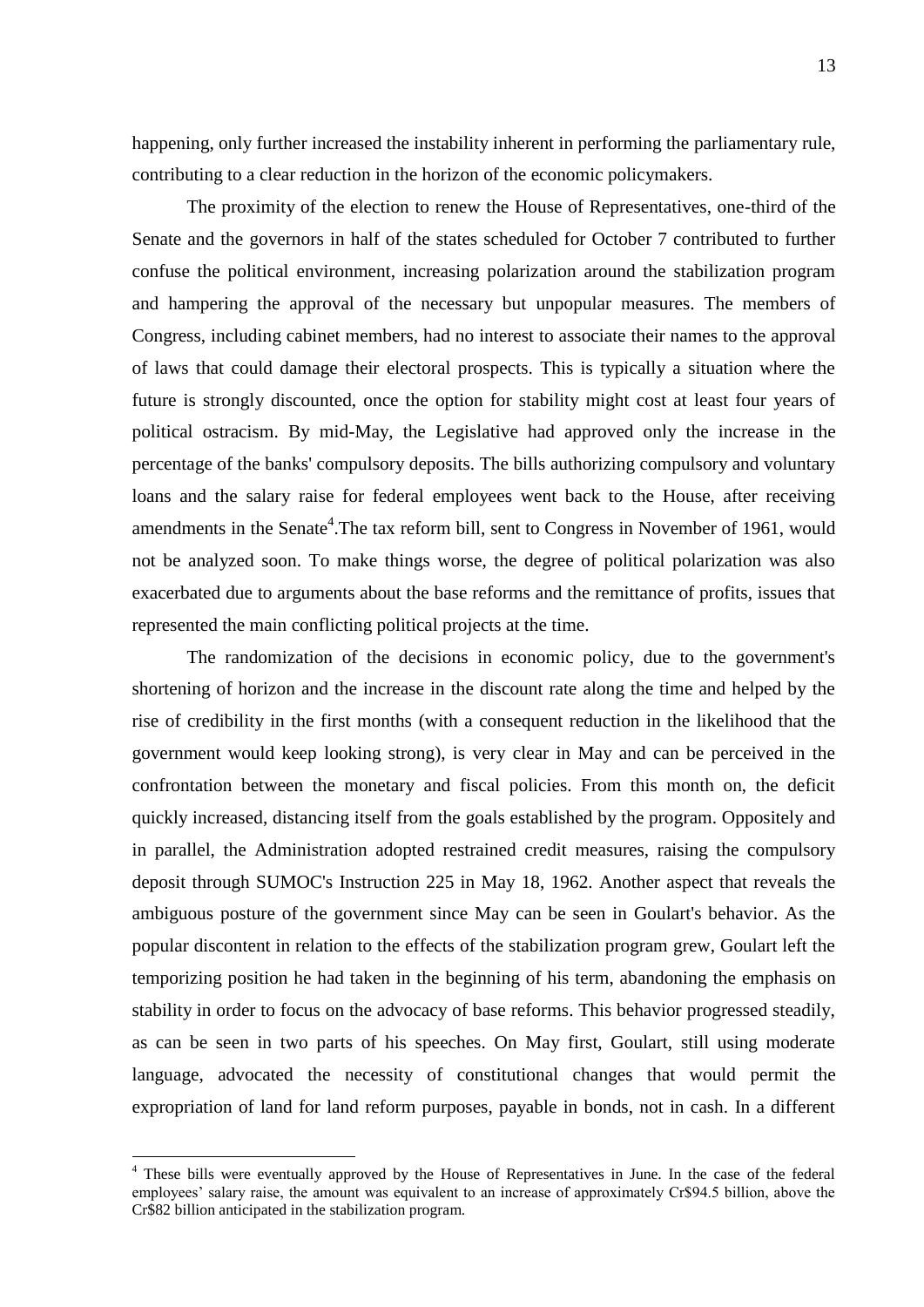speech, on the fourteenth, addressing longshoremen, Goulart was a lot more incisive, stressing his links with Vargas' *trabalhismo* and preaching the necessity of reforms to assure the economic emancipation of the country, emphasizing land reform. Besides, the president shunned any responsibility for the economic situation of the country blaming the cabinet for the difficulties the population was going through.

The effect of the Administration's change of attitude in relation to stability can be seen in the figures of the main political variables. In May, the government exceeded the limit projected for the public deficit and, consequently, the limit of credit from the Bank of Brazil to the Treasury. In that month, the credit to the private sector still remained within the limits that were set in the program. Nevertheless, to Abreu (1989, p.203), "the lack of control over the economy becomes evident as of May with the significant increase in the government's cash deficit produced by the raise in public expenditure and the raise in the expansion rate of money supply". The month of June, the last month of the Neves cabinet, marked the renunciation to the stabilization policy. In that month, besides a raise in public deficit - that reached more than double what had been set as a yearly goal - the limit of the nominal credit from the Bank of Brazil to the private sector was also exceeded. After this, whatever was left of the government's credibility vanished.

At this stage, the lack of credibility made any new attempt to stabilization impossible. The new cabinet, led by Brochado da Rocha, made a few moves towards it, but the odds of success were minimal. The goals of stabilization exceeded the limits and the transitory quality of the government, having urged a referendum to decide for the political system, hampered all endeavors. Moreira Salles stepped aside in September of 1962, worn out by the contrast between the measures he tried to implement and the speeches of the president, other Administration officials and their support base in Congress. They had a strongly nationalistic tone, supporting the expropriation of the Telephone Company of Rio Grande do Sul (subsidiary of an American company) and a bill limiting the remittance of profits abroad, approved by the Senate in early June shortly before the approval of the National Council for Land Reform.

The year of 1962 ended with a high GDP growth rate (6.6%) - although below the one of 1961 (8.1%) - inflation rate of 51.6%, a negative balance of trade of 89 million dollars, mainly due to a fall in exports (from US\$ 1,405 million to US\$ 1,215 million) while imports increased slightly (from US\$ 1,292 million to US\$ 1,304 million). By the year's end, Goulart blamed the IMF for these difficulties, because of the conditions it imposed on the Latin American economies (Jornal do Comércio, December 6, 1962, p.6).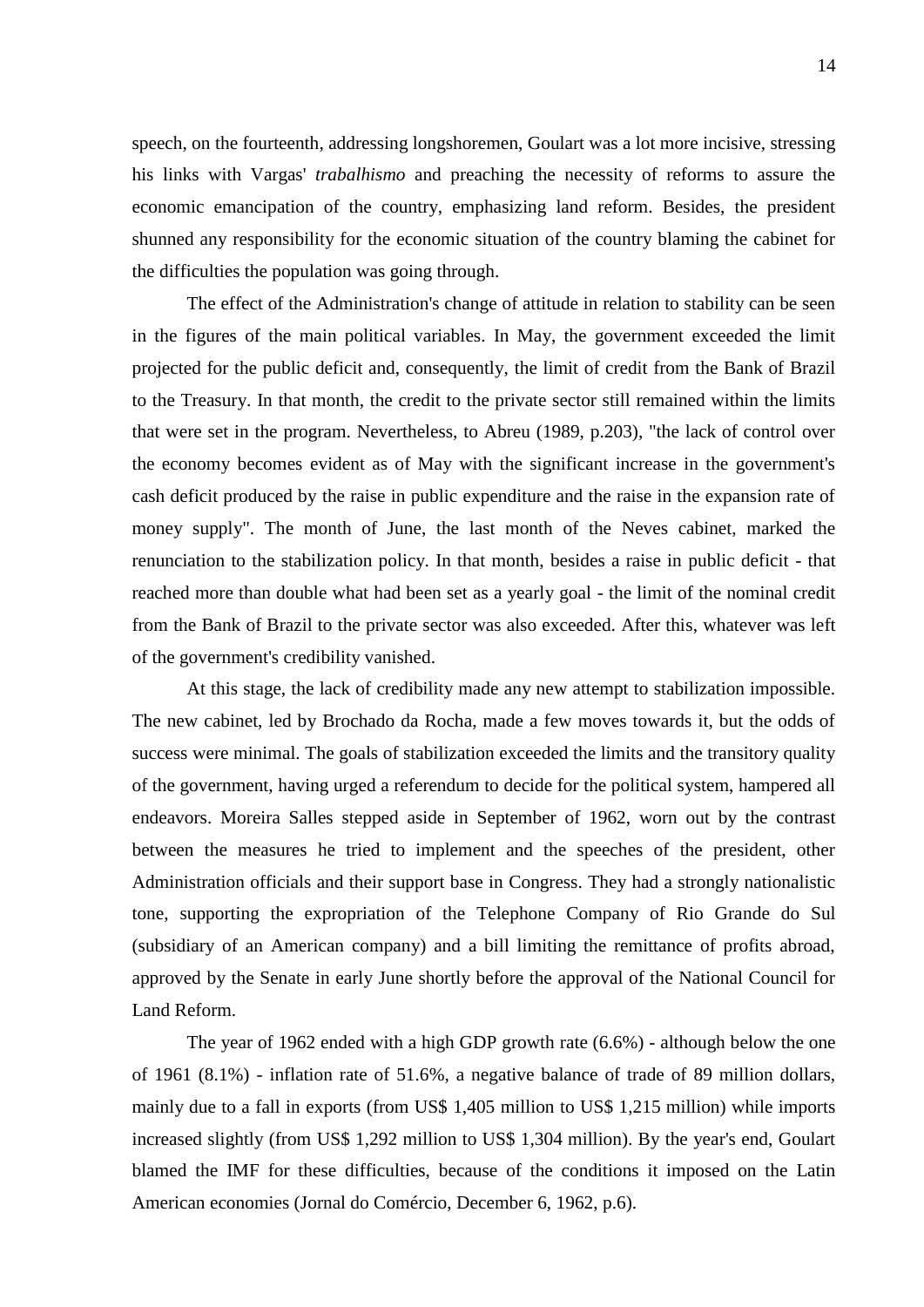#### 3.2 The Presidential Period

Regaining full powers, in January of 1963, Goulart faced the huge challenge of conquering the trust of the economic agents in his capacity (and will) to solve the serious problems the country was facing partly deepened by his own actions during the parliamentary period. Once more, in view of the fragile structure of the country's economic institutions, the attempt towards stabilization lay on a delicate framework, as in relation to the nomination of the ministers. Goulart tried to choose a ministry made of eminent personalities, where moderation was key. The Finance minister was San Tiago Dantas. Although a member of the left wing of PTB, the new minister was known for his advocacy of orthodox ideas concerning inflation fighting. In the economic area Celso Furtado was a minister without a ministry; he was not linked to any political party and was responsible for the economic planning and for managing SUDENE. The hard-line leftists were represented by the minister of Labor, Almino Afonso and by the ultranationalist João Mangabeira, in charge of the ministry of Interior & Justice, an indication that Goulart was not willing to separate himself completely from his ties with the unions. The ministry of War continued in the hands of General Amauri Kruel, a moderate.

The first measures of the new stage of the Goulart Administration were registered in the Triennial Plan. It tried to reissue the old Campos Salles - Rodrigues Alves "formula", emphasizing the commitment to the economic development that would have stability in the short-run as a pre-requisite; without stability the growth goals themselves would be jeopardized. Therefore, the Plan intended to execute typical restraining policies from conventional stabilization programs such as reduction in the public deficit, control of money issues and credit restraint to the private sector. Besides, it proposed the uniformity of the exchange rates and its fixing in realistic levels. To prove how serious its intentions were the Administration set fiscal and monetary goals that should be fulfilled along the year. Once more the behavior adopted in previous periods is observed: strong measures to fight inflation are announced as a way for the government to build a reputation of strength.

The outcome was reasonably good in the first months. The exchange devaluation in April practically balanced the official exchange rate to the parallel market rate, somehow showing a change in the level of trust in the government. The goal for the public deficit was not fulfilled in the first quarter because the norms of financial execution were established only in March, but in the second quarter the Administration could keep the limit that was previously set. The credit policy although not having obeyed the fixed nominal goals, was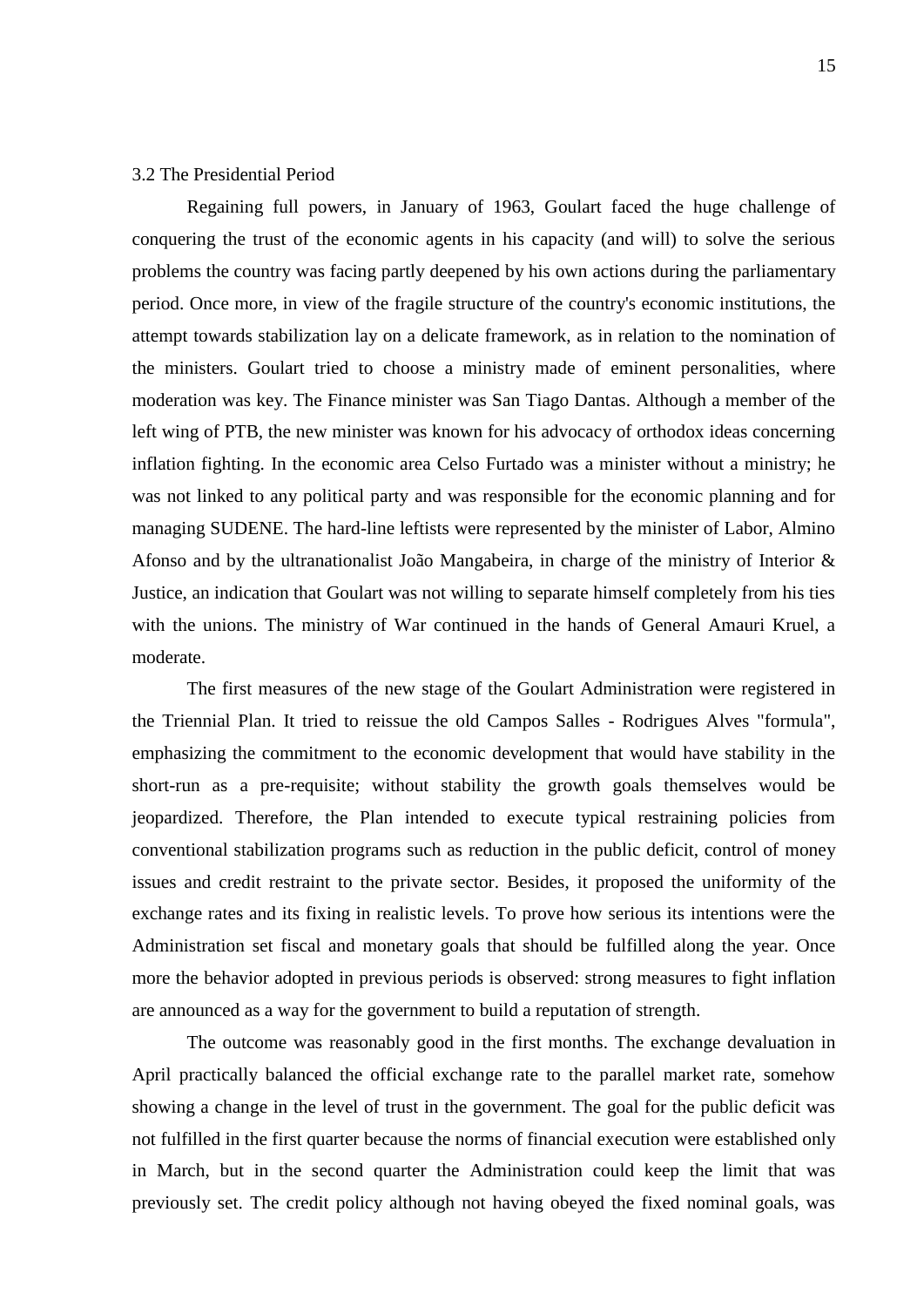restrictive in real terms in the first two quarters, especially in the first when the real credit shrank almost 17%. In the second quarter, the reduction was around 4%. The rise in prices, after the corrective inflation of the first months, slowed down in April, signaling the possibility of success of the stabilization program.

The political situation in the beginning of Goulart's presidential Administration, despite the easy victory in the referendum, was not calm. Radicalizations continued to exist and the government's stability depended on Goulart's capacity to calm down the conflicting groups. Skidmore (1976) highlights the two disputing sides: the traditional anti-Vargas ones, led by Carlos Lacerda, and the radical left led by Leonel Brizola. According to Skidmore, the impossibility of a commitment policy showed itself mainly in the controversies on how to deal with foreign capital and on land reform. Thanks to acts of both groups, the threat of a coup loomed during the whole term, coming into effect in March of 1964. The hard-line rightwingers conspired against Goulart since Quadros' resignation - better yet, since the time he was a minister under Vargas. Now, better organized, they began to count on the decisive support of the Social Studies and Research Institute (IPES), an organization founded in November of 1961 by businessmen from Rio de Janeiro and São Paulo who opposed Goulart's guidelines. Such a support strengthened the conspiracy movement which already admitted to the "use of more direct methods" to resist the government. The radical leftists likewise operated with the possibility of "direct methods to fight the 'coup advocates', 'betrayers' and 'reactionaries'" (Skidmore, 1976, p.275-276, italics by the author). The imminent possibility of a coup that might come from any of the fighting political sides contributed to reduce the temporal horizon of the government and to increase its time discount rate. Any move by Goulart, in either direction, could mean the end of the government by the subversion of the constitutional order on the part of the neglected group. Such move occurred by the end of 1963 when Goulart sided with the radical left trying to stay in power, and marked a change of phase in the handling of the economic policy.

The economic difficulties associated with the costs of the stabilization program joined the progressive political deterioration picture to deepen the political radicalizations. The measures of fiscal and monetary discipline, necessary to the stabilization effort, were interpreted by the nationalists as a requirement of the developed countries to suit their interests, causing sacrifice to the Brazilian population. The corrective inflation that followed the readjustments of the exchange rate and the public utilities prices and the tight credit policy made the government even more vulnerable to criticism by the opposition. At this moment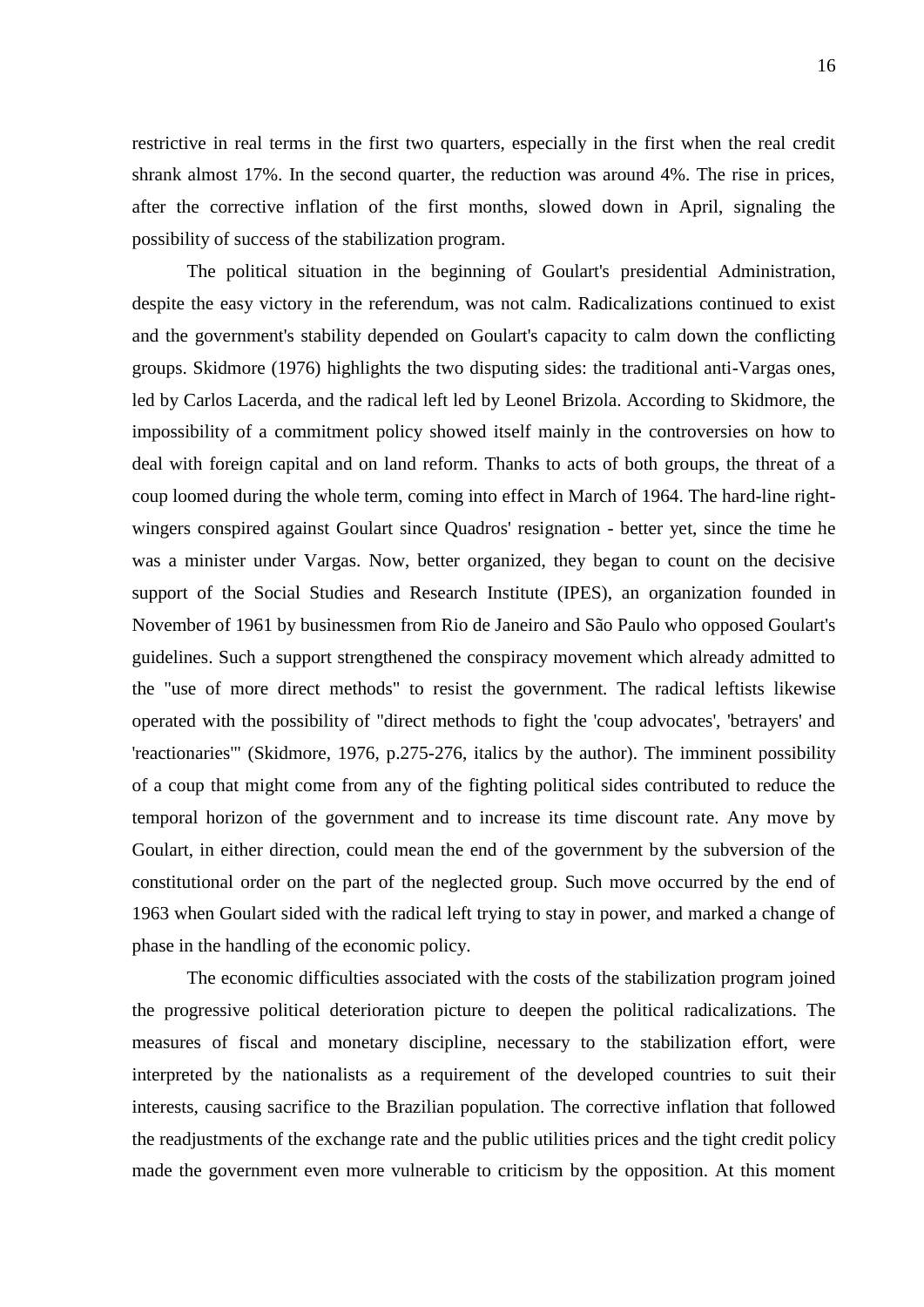one can say that the cost of adjustment came close to the cost of inflation and the Administration became indifferent in relation to it.

The government's change of attitude in relation to stability, marking the beginning of the economic policy randomization stage, began with the episode of the civil servants' salary readjustment in May. As it agreed to a readjustment of 70% a week after a visit of the IMF to the country, the Administration knew it was jeopardizing the central commitment of the stabilization program. Although the May and June financial reprogramming kept the deficit in approximately the same level that was forecast in the initial program, the Administration's move cast doubt on its capacity to support fiscal discipline. From the monetary policy side, a tight credit was maintained, imposed by SUMOC's Instructions 234 and  $235^5$ . Once more we see the lack of agreement between fiscal and monetary policies. The results of the main economic variables in the third quarter confirm the contradictory nature of the economic policy executed. The goal for the public deficit was surpassed in over 100% but the credit to the private sector, though not respecting the nominal limits anymore, kept stagnated in real terms. The ambiguity of the economic policy is stressed by Lessa (1982, p.134): "However, although in the second half of 1963 the fiscal, exchange and monetary policies did not comply with the Triennial Plan, exceeding their projections, there were still attempts of conjoined formulation of the short-run policies, unfortunately not very successful". The problem is that the non-fulfillment of the goals eroded the government's credibility, pushing the economy to the discretionary equilibrium.

Among the last attempts to a short-run stabilization we find SUMOC's Instruction 255 by which the banks that surpassed the government's authorized credit limits would be required to buy Treasury bonds, without interest, with a discharge term of 180 days. This measure was proposed by Carvalho Pinto, the second Finance minister under Goulart. By choosing a conservative politician who had good relations in the business environment in São Paulo, Goulart tried to pass an image of moderation, meaning he would not leave off the search for credibility. But the new minister, as he took office, made it clear that his policy would alter the stabilization priority; it should be pursued, but it would have to be compatible with the search for growth - not in the long-run, but right away. Expressing common sense, the most popular newsmagazine of the time, O Cruzeiro, records this as a positive fact: "Mr. Carvalho

<u>.</u>

<sup>&</sup>lt;sup>5</sup> Through Instruction 234, of February 14, limits of expansion per quarter were fixed for the Department of General Credit and the Department of Agricultural & Industrial Credit. Instruction 235, of March 7, set the limits of the credit operations according to the programming of the Triennial Plan and measures of selective control of investments, with credit priority bands. Besides, it increased the percentage of the compulsory deposits from 20 to 28% for in cash deposits, and from 7 to 14% on installment deposits.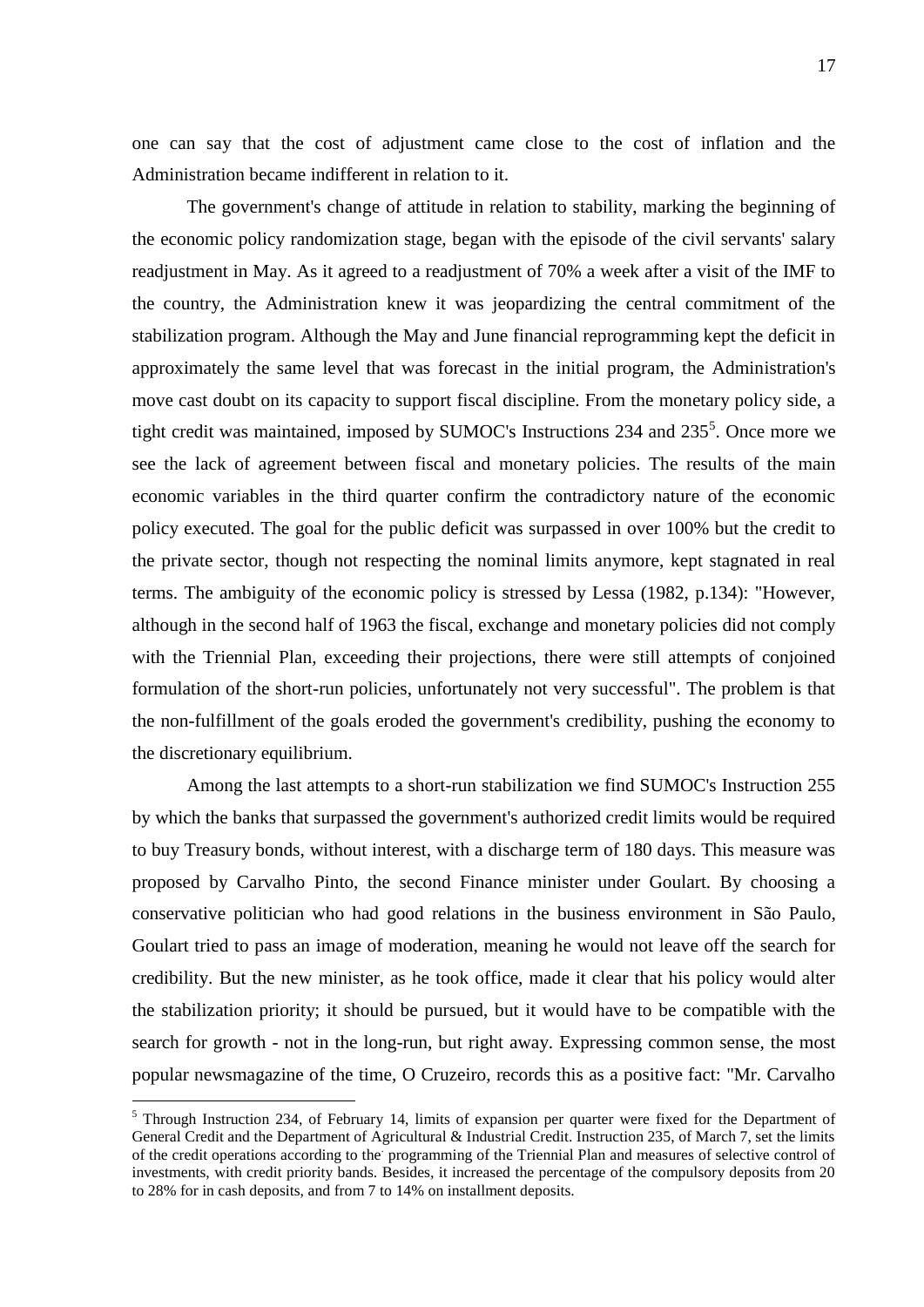Pinto intends to discipline the finances, but will soften the controls fixed by his antecessor promoting some items of the development program. His name commands confidence to the ruling classes and tranquilizes São Paulo, so restless lately in relation to the paths of the government". (July 13, 1963). By so doing, the minister looked for more social support, but especially tried to synchronize his speech to the president's since in a previous issue the newsmagazine said that Goulart when choosing his cabinet, "Had serious thoughts about the possibility of making public constructions and opening new job opportunities in the many areas of the country"; And that "despite the danger" of inflation rise, the option "offered the best advantages from the political point of view" (July 6, 1963). On this same day we must record the symbolic fact that populism ceased to be a vague speech looking for legitimacy, and that repercussions abroad were so high that Roberto Campos, the Brazilian ambassador to the United States, resigned from his post for considering "the possibilities of credit to Brazil totally lost, after the cabinet changes made to alter the financial recovery policy". In August, Businessweek magazine informed that Goulart abandoned the policy to fight inflation.

The revocation of SUMOC's Instruction 255 two months after existence - when the economy was already under the third Finance minister, Nei Galvão - marks the passing of the handling of the economic policy to the discretionary equilibrium phase, when the Administration no longer had public credibility. In Skidmore's words (1976, p.326): "the death-knell was tolled when Carvalho Pinto left the Finance ministry by the end of December. One of the first actions of his successor was to agree with the revocation of SUMOC's Instruction 255, this way putting down the last resource to finance the dying Triennial Plan". As a matter of fact, in December no more references were made in relation to the goals set in the early months. By the end of 1963, the deficit was 50% above the forecast and the tight credit was reversed.

### **4. Credibility in the Goulart Administrations**

To support the hypothesis that the credibility played a fundamental role in the way economic policies were conducted during the Goulart Administrations, we estimate the credibility of these policies according to the Bayesian approach. Following Baxter (1985), in the empirical implementation of this credibility model, it is assumed that the governmental policies can be described as a linear multiple regression model:

$$
y = X'\theta + u, \qquad (5)
$$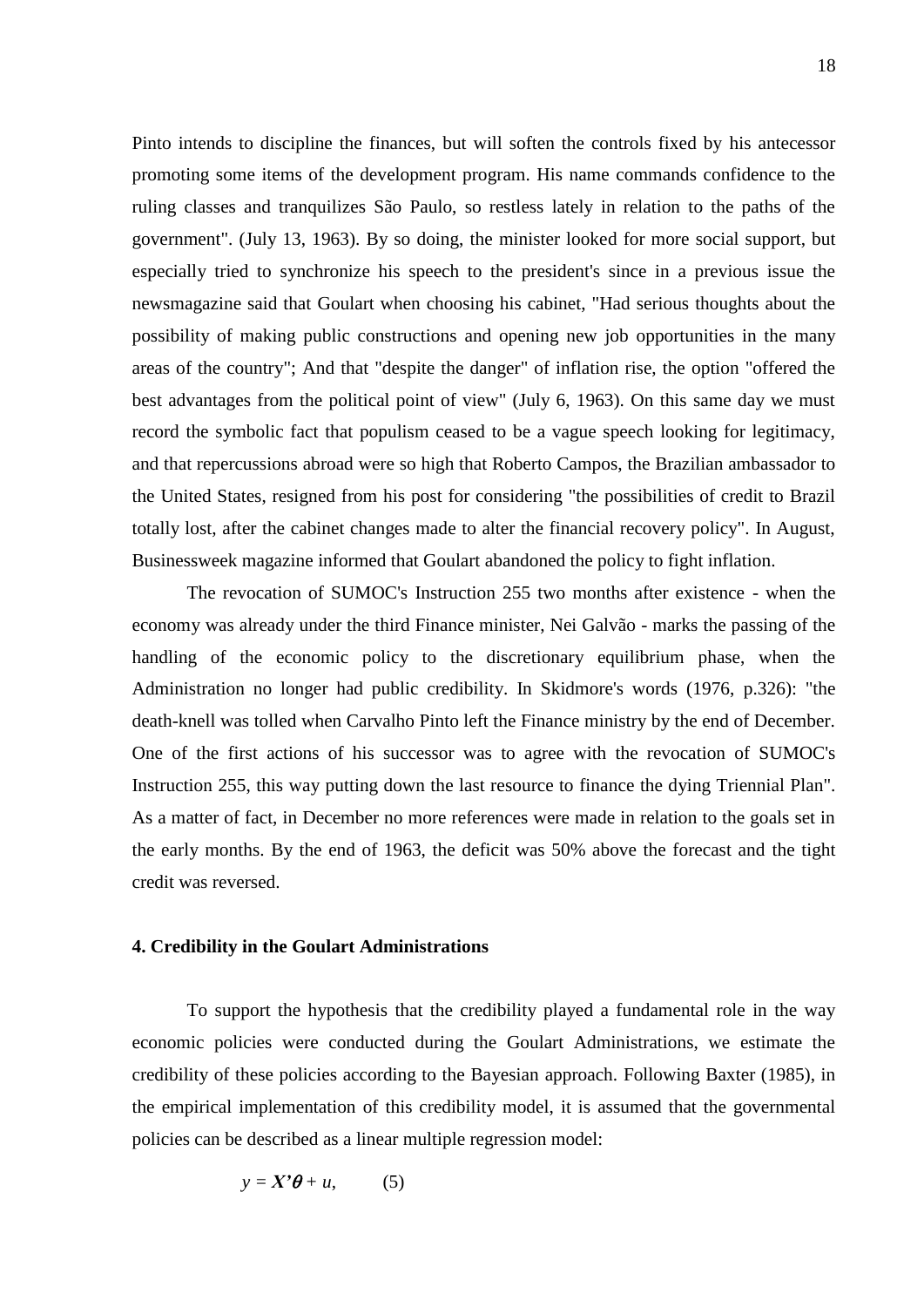where *y* is the policy's variable, *X* is a vector of state variables,  $\theta$  is a vector of regression coefficients and *u* is the error term, assumed as i.i.d. (independently and identically normally distributed) with mean zero and variance  $\sigma^2$ . When a new regime of economic policy is proclaimed at  $t = 0$ , to be followed as of  $t = 1$ , the agents possess prior beliefs about the real future value of  $\theta$  and  $\sigma$ , summarized in a prior probability density function  $f(\theta)$ . Through the Bayes' rule, this prior function is combined with the sample information obtained after the proclamation of the measures, represented by a likelihood function,  $f(y_t|\theta)$ , to yield the posterior probability density function  $f(\theta|y_t)$ . Credibility then is defined as the posterior probability attributed by the agents to the event that the economic policy belongs to the set of measures that lead to stability. At time *t*, it will be:

$$
C_t = \int_{\boldsymbol{\theta} \in R} f(\boldsymbol{\theta} | y_t) \, d\boldsymbol{\theta}, \tag{6}
$$

where  $f(\theta|y_t)$  is the marginal posterior probability density function for  $\theta$ , given the vector of observations of the variable for policy  $y_t$ , and  $R$  is the set of measures that favor stability.

According to Baxter(1985), there are two conditions that must be satisfied so that a stability program is trustworthy: rate of expansion of the money supply according to what was announced and deficit financing under conditions that do not imply an explosive trajectory of the public debt stock. These conditions can be expressed by two rules as a fixed exchange rate is assumed. The rule of monetary policy is given by:

$$
DC_t = (1 + \theta + \varepsilon_t) DC_{t-1}, \qquad (7)
$$

where  $DC_t$  is the level of domestic credit,  $\theta$  is the target for the credit growth rate and  $\varepsilon$  is the error, with mean zero and  $\sigma_{\varepsilon}^2$  variance. Considering the equality between the domestic inflation rate  $\pi$ , and the foreign inflation rate  $\pi^*$ , the monetary authority must keep  $\theta \leq \pi^*$  to prevent an excessive money supply, thus making sure that the exchange rate remains at the established level and that inflation is reduced. The rule of fiscal policy is given by:

$$
D_t = \alpha_0 + \alpha_l B_{t-l} + u_t, \qquad (8)
$$

where  $D_t$  is the real value of deficit at time t, minus the debt service,  $B_{t-1}$  is the real value of the governmental debt stock in period *t-1*, and  $u_t$  is the error with mean zero and  $\sigma_u^2$  variance. The budget constrain of the government is given by:

$$
D_t = B_t - (1+r) B_{t-1} + (DC_t - DC_{t-1})/p_t, \tag{9}
$$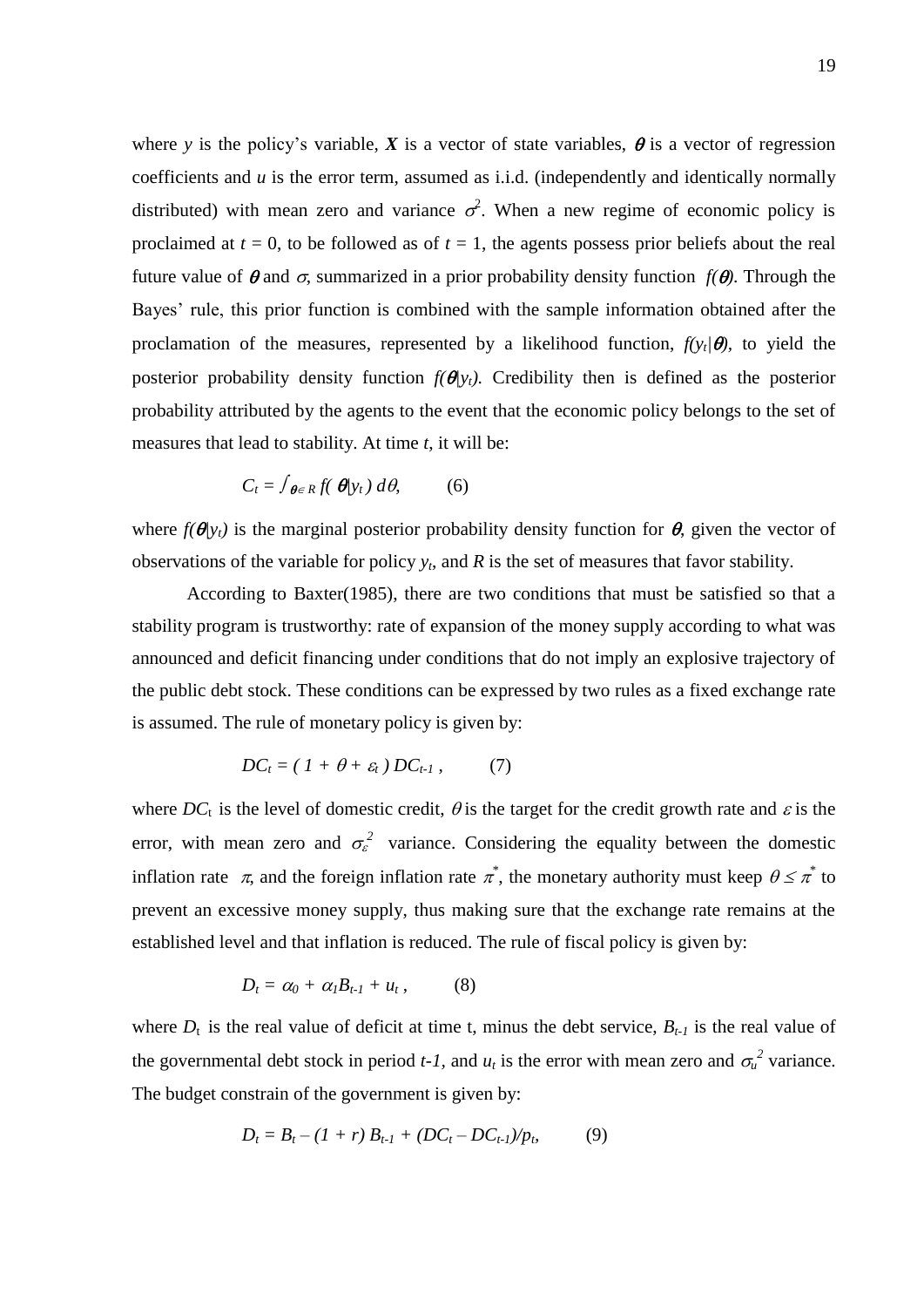where *r* is the real interest rate which is assumed to be constant, and  $p_t$  is the level of prices in *t*.

Combining equations (8) and (9), we obtain:

$$
B_t = \alpha_0 + \gamma B_{t-1} \cdot (DC_t - DC_{t-1})/p_t + u_t, \qquad (10)
$$

where  $\gamma = (1 + r + \alpha_l)$ . The necessary condition so that the governmental debt does not have an explosive trajectory is  $\gamma < 1$ , because in this case  $\alpha_1 < -r$ , which means, from equation (9), that at each period the government reduces part of the total of its debt.

According to Rocha (1997), under a flexible exchange rate regime, the change in domestic credit is the change in the money supply. Therefore, the rule of monetary policy is given by:

$$
MB_t = (1 + \theta + \varepsilon_t) MB_{t-1}, \qquad (11)
$$

where  $MB<sub>t</sub>$  is the monetary base in *t*,  $\theta$  is the rate of growth of the monetary base and  $\varepsilon$  is the error, with mean zero and  $\sigma_{\varepsilon}^2$  variance. The restraint is that  $\theta \le 0$ , which shows a restrictive monetary policy, assuring a decline of inflation in the long term. The fiscal restraint is similar to the one described by Baxter, replacing the level of domestic credit with the monetary base.

In the Brazilian case in the early 1960´s, it does not make sense to apply the restraint to fiscal policy once there was no public bonds market. The absence of this market forced the government to turn to loans from Banco do Brasil as its main source of financing the excessive expenditure. The peculiar position of Banco do Brasil on the financial system deserves a special reference because of the implications it has on the money supply. At this time there was no authentic central bank<sup> $6$ </sup>, and the role of monetary authority was split between Superintendência da Moeda e do Crédito(SUMOC) and Banco do Brasil. The former was in charge of decisions on currency and credit, and the latter dealed with the executions of those decisions. By accumulating the roles of commercial bank and financial agent of the monetary authorities, Banco do Brasil gained the ability to expand the monetary base through the expansion of its deposits. Under these circumstances, credibility will be measured from the rule of monetary policy with a flexible exchange rate regime.

The Bayesian estimates of the model were made from equation (11), using data of the real monetary base (deflated by IPA-DI), through the SHAZAM software version 8,0. Following the Geweke (1986) methodology, a prior distribution with inequality constraints was used, generating probability values from the posterior distribution, which were used as a

1

<sup>6</sup>The creation of Banco Central da Republica do Brasil was in December, 1964.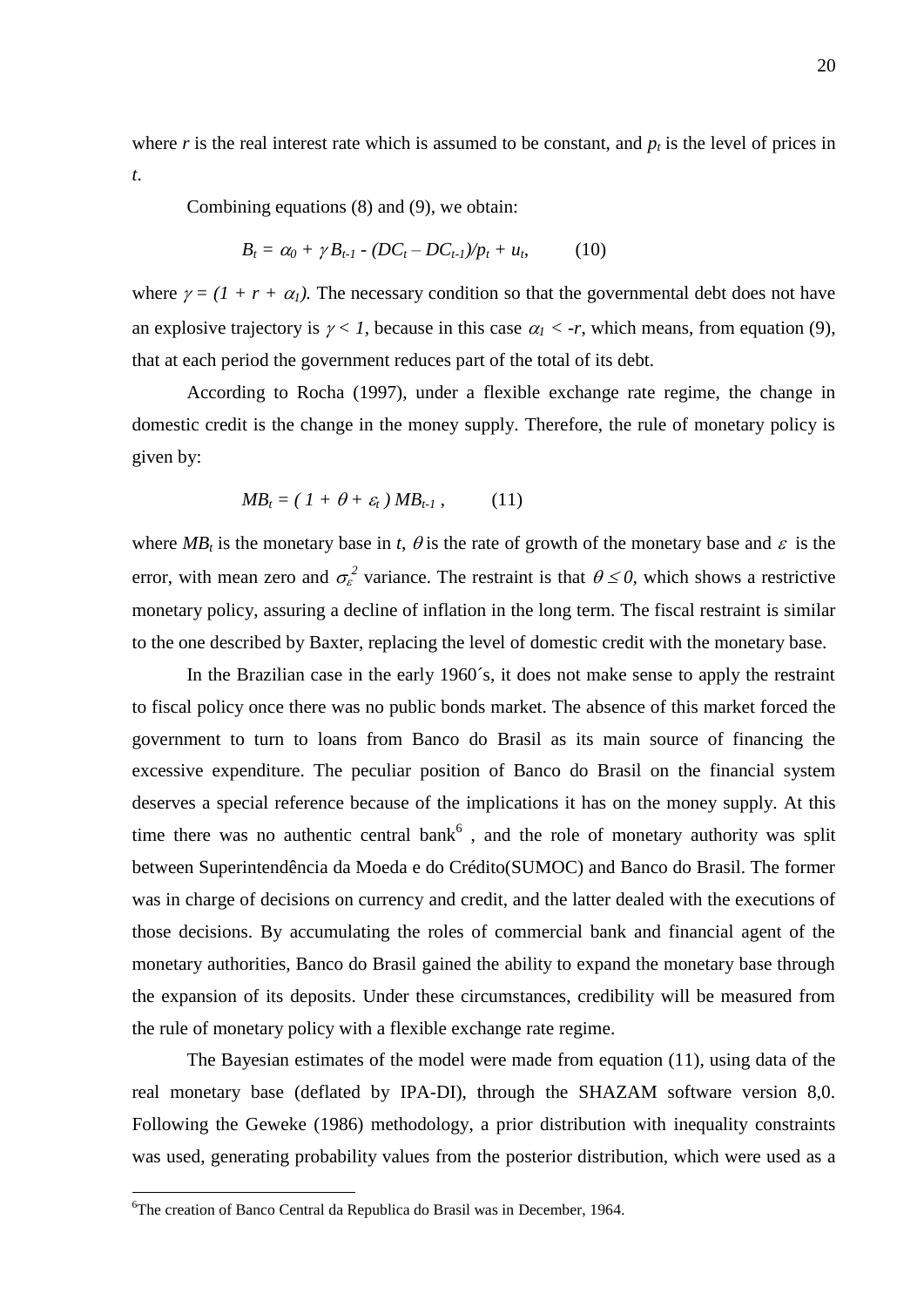measure of credibility of the monetary policy, according to equation (6). To calculate the probability, the program uses a Monte Carlo numerical integration procedure which is implemented by generating replications from a multivariate *t* distribution. The antithetic replication changes the sign of the vector of random numbers.The procedure consists in artificially generating samples from a posterior probability density function. The proportion of the observations that obey the restraint (in this case,  $\theta \le 0$ ) is the estimate of probability. The estimates of the probability were done considering the information of the six months prior to each month in study, reaching 200,000 replications (100,000 antithetic). The results obtained are in the chart below:



Credibility of monetary policy in 1961–64

The measure of credibility of the monetary policy shows that the Jânio Quadros Administration (January 1961 to August 1961) started with a credibility of a little over 8% in January 1961 and had a constant increase from a policy committed to stabilization, this effort being represented by the reform in the exchange system sealed by SUMOC´S Act 204 in March 1961. After he left his office, the credibility starts to decrease.

In the parliamentary period (September 1961 to December 1962), there was an initial attempt to stabilization by the first Cabinet led by Tancredo Neves, consolidated in the socalled "Emergency Action". These measures were not effective and the last months of the year recorded a loss in credibility. There is a slight gain in credibility as new measures were announced for 1962, but the frailty of the political framing makes credibility tend to decrease. In June, the first Cabinet resigned and in July credibility falls to around 6%. The new Cabinet, led by Brochado da Rocha, sketched a new attempt to stabilization but it was predestined to failure. The ephemeral feature of the government, symbolized by the demand to move the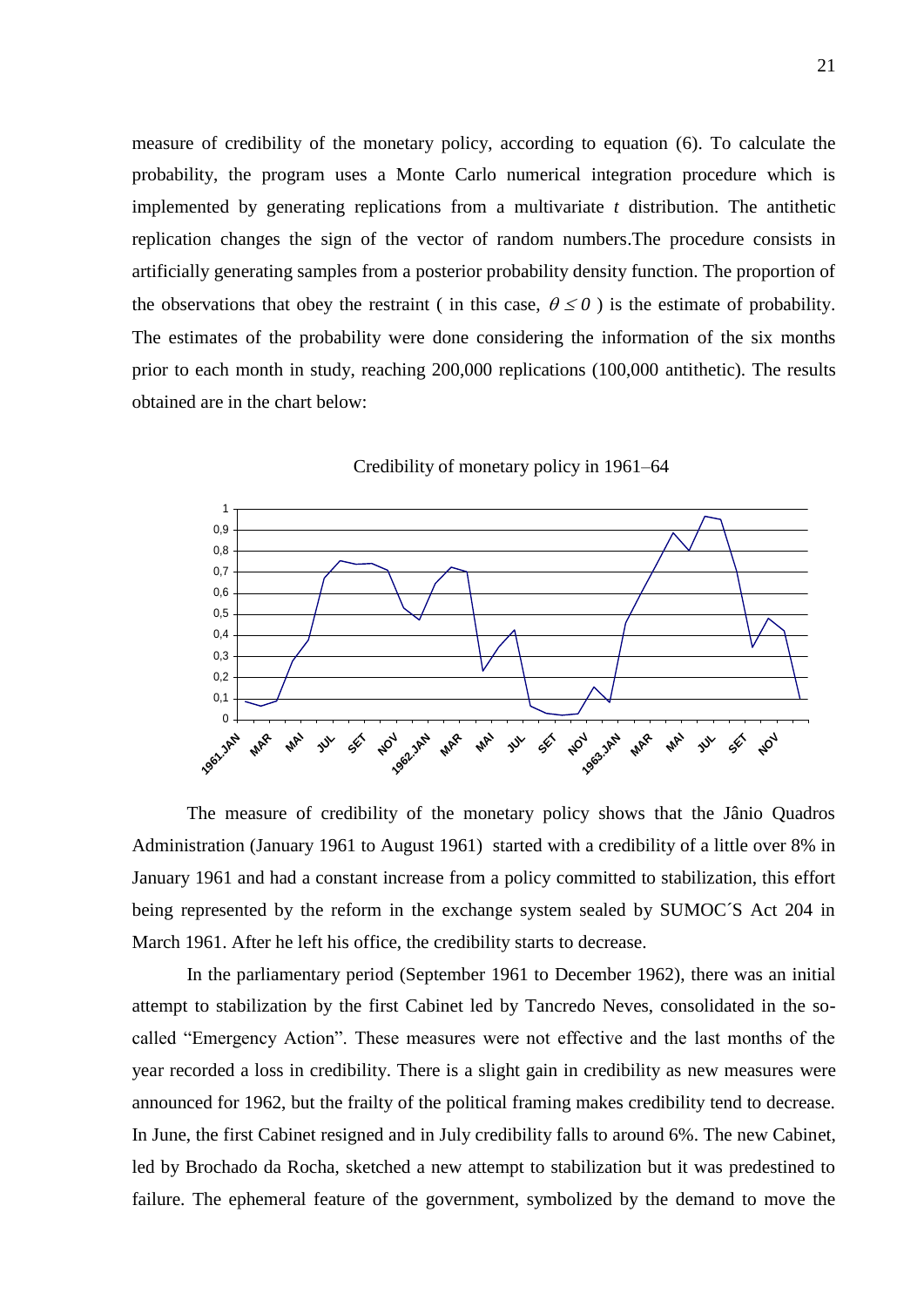date of the referendum about the system of government to an earlier date, prevents the perseverance in the effort. In September, the month of the resignation of the second Cabinet, credibility reaches its lowest level (less than 2%). Finally, the next Cabinet, led by Lima, complied with its ephemeral feature, acting only in order to try to prevent the worsening of the economic situation.

The year of 1963, already under the presidential government of João Goulart, showed impressive gains in credibility, supported by the Plano Trienal which was clearly orthodox. The results of the first months are fairly encouraging. In April, an exchange rate devaluation practically equaled the official exchange rate to the black market rate somehow reflecting a change in the level of trust in the government. At this point, credibility almost reaches 88%. The goal of the public debt was not reached in the first trimester because the norms of financial execution were established only in March, but in the second trimester the government managed to stay within the established limit. The policy of credit, although not obeying the fixed nominal goals, was contractionist in real terms in the first two trimesters, especially the first one, when the real credit diminished almost 17%. In the second trimester it shrank around 4%. The rise in prices after the corrective inflation of the first months slowed down in April, signaling the possibility of success of the stabilization program. In June credibility reached its highest level, about 96%.

Nevertheless, the economic difficulties associated with the costs of the stabilization program were accompanied by the progressive political deterioration and this increased the radicalization of positions. The tight credit policy and the corrective inflation that followed the readjustments of the exchange rate and public tariffs made the government very vulnerable to the critiques of its opponents. The social costs of maintaining a recessive policy had the government sending ambiguous signs concerning its commitment to stabilization. In the third trimester, the goal of the public deficit was exceeded in over 100%. This trimester marked the beginning of the progressive loss of credibility. According to Skidmore (1976, p. 326): "The final blow happened when Carvalho Pinto lost his position as Treasury minister in late December. One of the first actions of his successor was to agree with the revocation of SUMOC´s Act.255, this way avoiding to finance the almost dead Plano Trienal". In December, credibility was below 10%, when the political and economic conditions already announced the institutional rupture that would happen in the next year.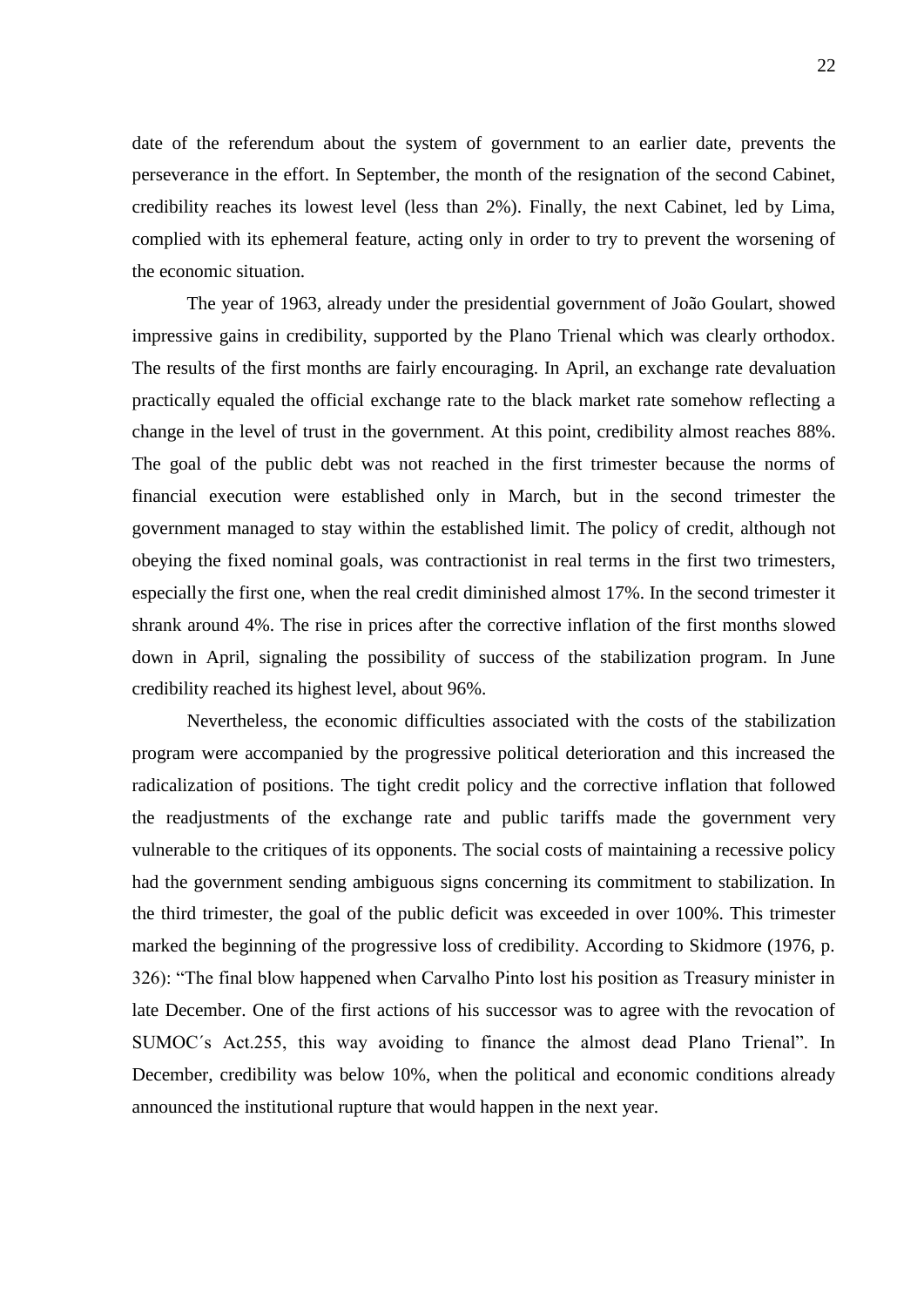### **5. Conclusions**

The economic policies of the two conjunctures, known as "populist" governments in the Literature, follows a certain pattern that is quite close to the model proposed by Barro (1986), which, based on the governmental dilemma between lowering inflation and speeding up growth, simulates the interaction between the government and the private sector as a repetitive, non-cooperative game with incomplete information and finite duration. We do not mean to say that Barro's model is the only explanation for the observed phenomenon - which is certainly more complex in its economic, political and institutional determinations -, but it seems undeniable that it cooperates to question certain interpretations on the economic policies implemented in these conjunctures and, therefore, it helps to shed light on new elements that contribute to better understand the way populism expresses itself in matters of economic policy.

It is clear, initially that in the two conjunctures analyzed we can see a sequence of three phases. Although the boundaries of each of the three can be a controversial issue, it seems unarguable that the first phase of each conjuncture started with the advocacy of the need for a stabilization policy, not dismissing, however, in rhetoric, the need for a long-term development. In this sense, in the three conjunctures we see that both the economic team and the presidency adopted a speech advocating austerity, trying to convince the economic agents that it was a priority. It is not reasonable to state, therefore, that "populist" governments are unable to incorporate a pro-stability practice or speech, since this resorting to orthodoxy is not only detected in rhetoric but also in the effective handling of the economic policy, what happened in the initial phase of the two conjunctures. The existence of this initial stage, where orthodoxy predominates, contrasts with the sequence of stages proposed by Dornbusch and Edwards (1991) to describe the populist paradigm.

What can be seen next is the incapacity of these Administrations in keeping this option, maybe due to the very vulnerability of their political support base mainly in the moments of crisis, as in the Goulart Administrations that were analysed. In all the cases there was an oscillating policy or randomization phase, stop-and-go type, that among other interpretations may suggest that the governments themselves were not willing, in the face of the first pressures, to leave off the initially engaged stabilization proposal. Thus, they backed away with isolated growth policies and loosening goals without immediately abandoning stabilization perspective, maybe trying to make them competible - a fruitless attempt because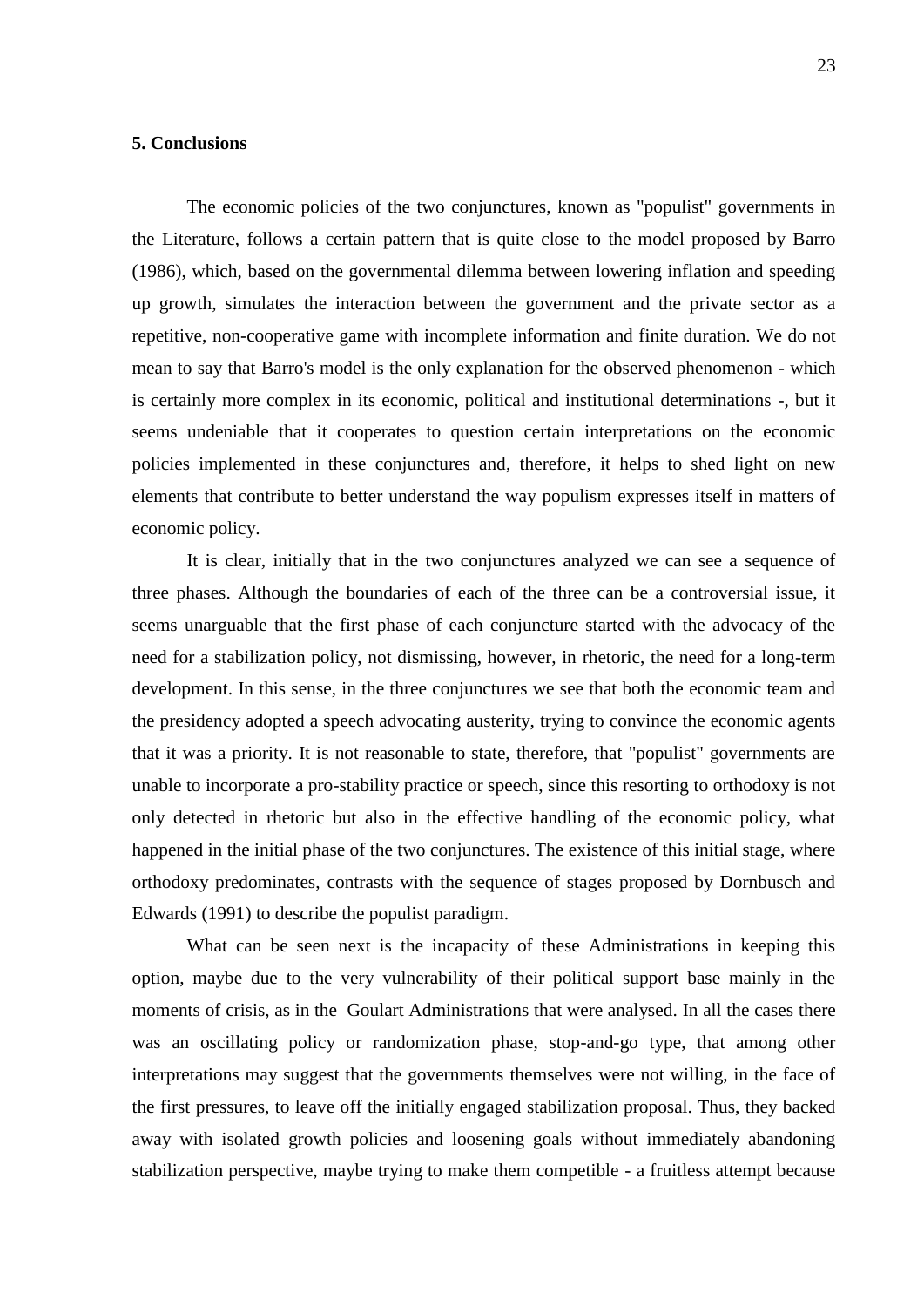by this procedure they signaled to the economic agents and the lobbyists that they were sensitive to the demands or unable to bypass them.

Considering all this, various aspects of how the Literature deals with these Administrations, affecting the very understanding of what populism would be in terms of economic policy, may be brought into question. Then, we may imply that: a) there is a logic and a coherence in the economic policies implemented which cannot therefore be considered irrational or erratic; b) orthodoxy is present both in the speech and in the actual implementation of the policies, especially in the first phase of each of the conjunctures, what prevents us to see the populist phenomenon only as an option for growth, totally disregarding stability; c) despite being present, this option for inflation fight was not maintained along either of the analysed periods; d) never was the transition between the option for stability and the one for growth abrupt, what does not support theses that mention a "shift" that would have occurred at a point in time that could serve as a landmark separating the two opposing economic policies; e) the pro-development rhetoric was present in the two phases of the analysed conjuncture, but only in the end of each one the option for growth was set as a priority, putting stability in the background; and f) finally, the pro-development speech in these final phases, in the two conjunctures, took a quite critical tone, associating to nationalistic pledges, usually blaming foreign capital and international organizations for the deepening of the crisis, in a radical tone not seen in the first stages.

#### **6. References**

- ABREU, Marcelo de Paiva (org.). **A ordem do progresso: cem anos de política econômica republicana, 1889-1989**. Rio de Janeiro, Campus, 1989.
- AGÉNOR, Pierre-Richard; TAYLOR, Mark P. Analysing credibility in high-inflation countries: a new approach. **The Economic Journal**, v.103, mar, 1993.
- BAER, Werner. **A economia brasileira***.* São Paulo, Nobel, 1996.
- BARRO, R. Reputation in a model of monetary policy with incomplete information. **Journal of Monetary Economics**, v.17, n.1, 1986.
- BAXTER, M. The role of expectations in stabilization policy. **Journal of Monetary Economics**, v. 15, mai,1985.
- BLACKBURN, K.; CHRISTENSEN, M. Monetary policy and policy credibility: theories and evidence. **Journal of Economic Literature**, v.27, mar, 1989.
- BOLETIM MENSAL DA SUMOC. Brasília, 1961-1964.
- BRASIL. Presidência da República. **Plano Trienal de Desenvolvimento Econômico e Social: 1963-65**. Rio de Janeiro, Departamento de Imprensa Nacional, 1963.